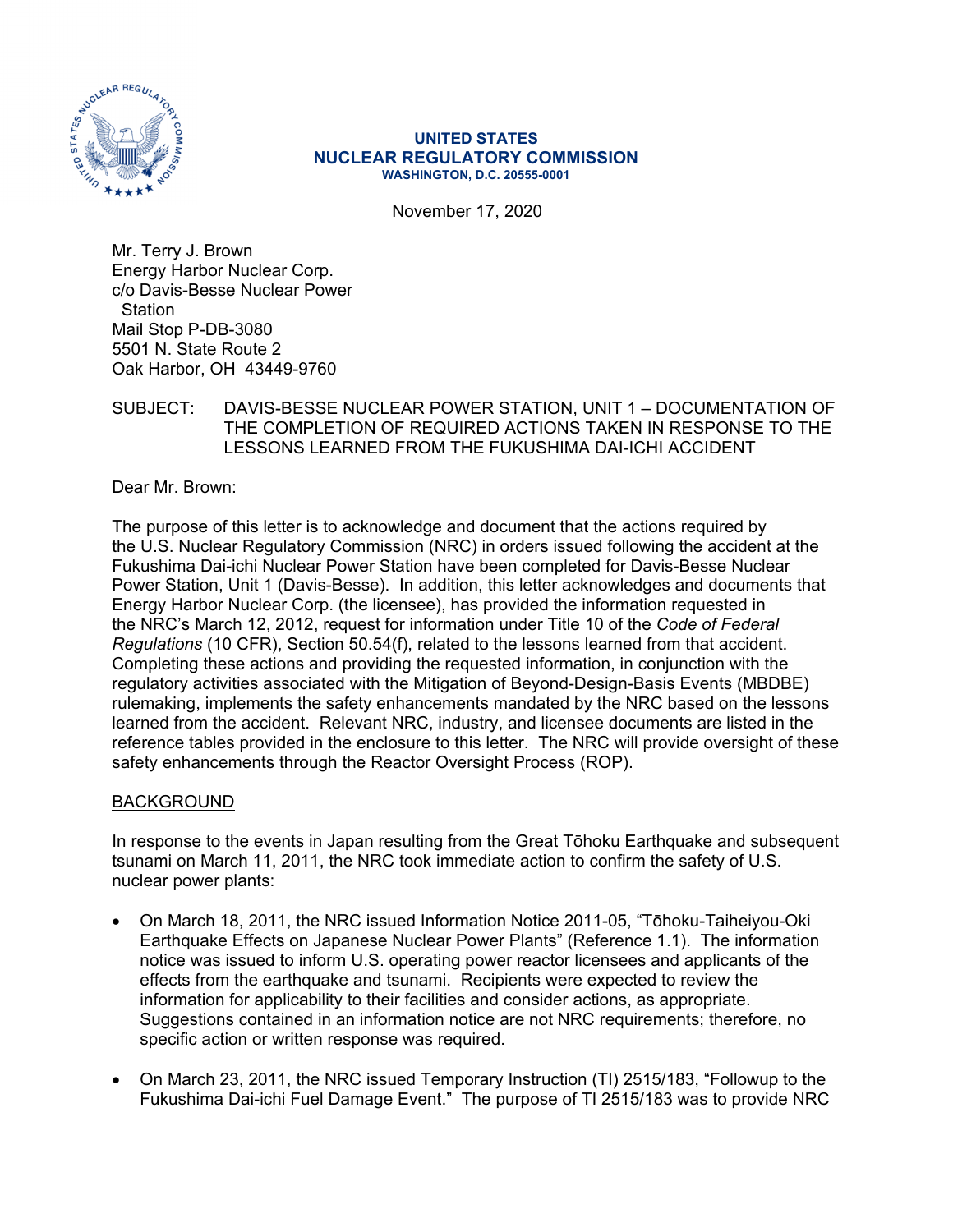inspectors with guidance on confirming the reliability of licensees' strategies intended to maintain or restore core cooling, containment, and spent fuel pool cooling capabilities following events that may exceed the design basis for a plant. The results of the inspection for each licensee were documented in an inspection report (Reference 1.2).

- On March 23, 2011, the Commission provided staff requirements memorandum (SRM) COMGBJ-11-0002, "NRC Actions Following the Events in Japan." The tasking memorandum directed the Executive Director for Operations to establish a senior level agency task force, referred to as the Near-Term Task Force (NTTF), to conduct a methodical and systematic review of the NRC processes and regulations to determine whether the agency should make additional improvements to the regulatory system and make recommendations to the Commission within 90 days for its policy direction (Reference 1.3).
- On April 29, 2011, the NRC issued TI 2515/184, "Availability and Readiness Inspection of Severe Accident Management Guidelines (SAMGs)." The purpose of TI 2515/184 was to inspect the readiness of nuclear power plant operators to implement SAMGs. The results of the inspection were summarized and provided to the NTTF, as well as documented in a 2011 quarterly integrated inspection report for each licensee (Reference 1.4).
- On May 11, 2011, the NRC issued Bulletin (BL) 2011-01, "Mitigating Strategies." BL 2011-01 required licensees to provide a comprehensive verification of their compliance with the regulatory requirements of 10 CFR 50.54(hh)(2), as well as provide information associated with the licensee's mitigation strategies under that section. In 10 CFR 50.54(hh)(2), it states, in part: "Each licensee shall develop and implement guidance and strategies intended to maintain or restore core cooling, containment, and spent fuel pool cooling capabilities under the circumstances associated with loss of large areas of the plant due to explosions or fire… ." BL 2011-01 required a written response from each licensee (Reference 1.5). Note that the final MBDBE rule (Reference 1.15) relocated the requirements formerly in 10 CFR 50.54(hh)(2) to 10 CFR 50.155(b)(2).
- On July 21, 2011, the NRC staff provided the NTTF report, "Recommendations for Enhancing Reactor Safety in the 21st Century: The Near-Term Task Force Review of Insights from the Fukushima Dai-ichi Accident" to the Commission in SECY-11-0093, "Near-Term Report and Recommendations for Agency Actions Following the Events in Japan" (Reference 1.6).
- On October 3, 2011, the staff prioritized the NTTF recommendations into three tiers in SECY-11-0137, "Prioritization of Recommended Actions to Be Taken in Response to Fukushima Lessons Learned." The Commission approved the staff's prioritization, with comment, in the SRM to SECY-11-0137 (Reference 1.7).

A complete discussion of the prioritization of the recommendations from the NTTF report, additional issues that were addressed subsequent to the NTTF report, and the disposition of the issues that were prioritized as Tier 2 or Tier 3 is provided in SECY-17-0016, "Status of Implementation of Lessons Learned from Japan's March 11, 2011, Great Tōhoku Earthquake and Subsequent Tsunami" (Reference 12.10). A listing of the previous Commission status reports, which were provided semiannually, can be found in Table 12 in the enclosure to this letter.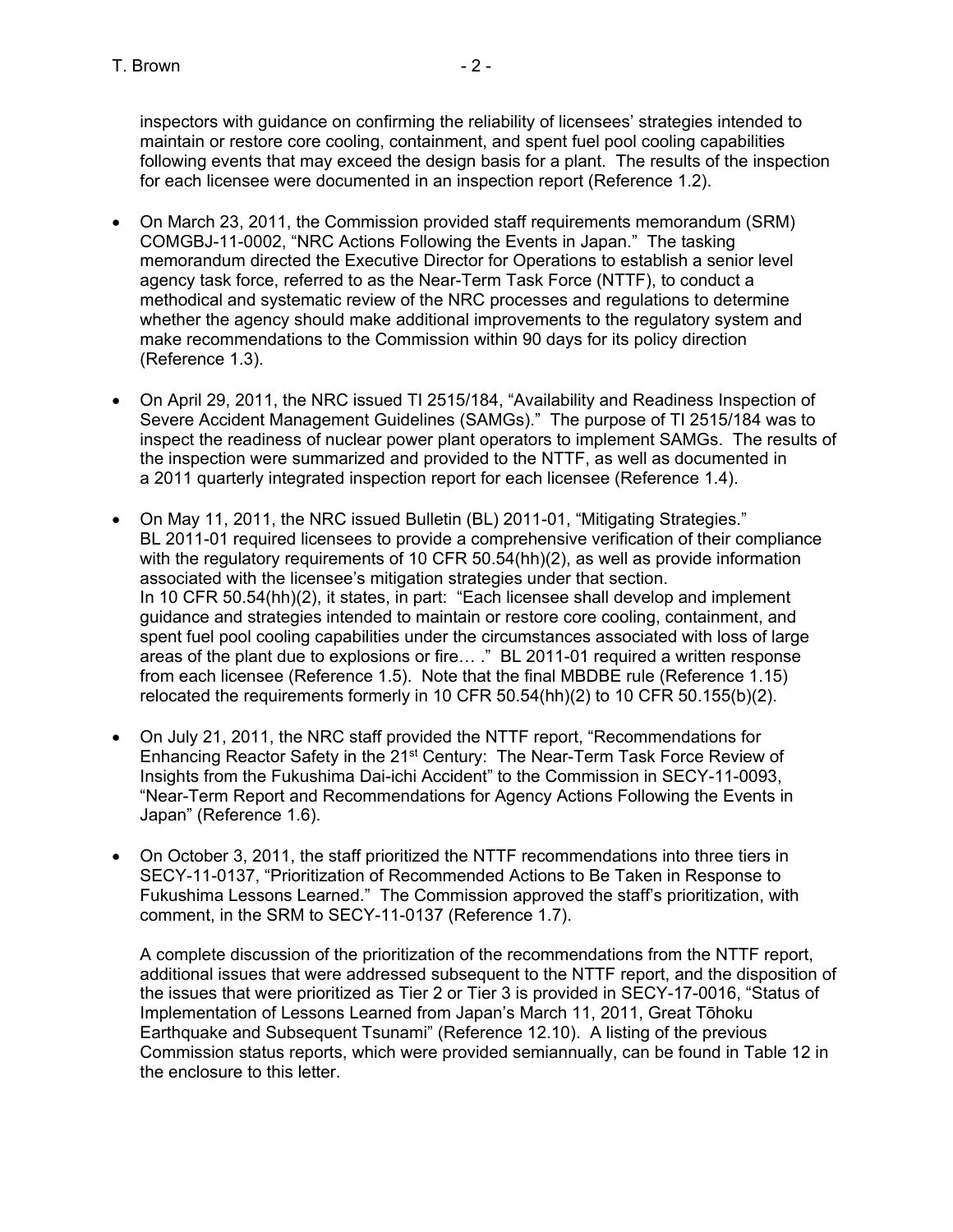The NRC undertook the following regulatory activities to address the majority of the Tier 1 recommendations:

- On March 12, 2012, the NRC issued Orders EA-12-049, "Order Modifying Licenses with Regard to Requirements for Mitigation Strategies for Beyond-Design-Basis External Events," EA-12-050, "Order Modifying Licenses with Regard to Reliable Hardened Containment Vents," and EA-12-051, "Order Modifying Licenses with Regard to Reliable Spent Fuel Pool Instrumentation," and a request for information under 10 CFR 50.54(f) (hereafter referred to as the 50.54(f) letter) to licensees (References 1.8, 1.9, 1.10, and 1.11, respectively).
- On June 6, 2013, the NRC issued Order EA-13-109, "Order Modifying Licenses with Regard to Reliable Hardened Containment Vents Capable of Operation Under Severe Accident Conditions" (Reference 1.12), which superseded Order EA-12-050, replacing its requirements with modified requirements.
- $\bullet$  In addition to the three orders and the 50.54(f) letter, the NRC completed rulemaking, 10 CFR 50.155, "Mitigation of Beyond-Design-Basis Events," that made generically applicable the requirements of Orders EA-12-049 and EA-12-051. The draft final rule and supporting documentation were provided to the Commission for approval in SECY-16-0142, "Draft Final Rule – Mitigation of Beyond-Design-Basis Events (RIN 3150-AJ49)" (Reference 1.13). The MBDBE rulemaking effort consolidated several of the recommendations from the NTTF report.

On January 24, 2019, the Commission, via SRM-M190124A (Reference 1.14), approved the final MBDBE rule, with edits. The final rule approved by the Commission contains provisions that make generically applicable the requirements imposed by Orders EA-12-049 and EA-12-051 and supporting requirements. The Commission's direction in the SRM makes it clear that the NRC will continue to follow a site-specific approach to resolve the interaction between the hazard reevaluation and mitigation strategies using information gathered in the 50.54(f) letter process. The NRC staff made conforming changes to the final rule package (Reference 1.15) as directed by the Commission, which included changes to two regulatory guides (References 1.16 and 1.17). The final rule was published in the *Federal Register* on August 9, 2019 (84 FR 39684), with an effective implementation date of September 9, 2019.

Subsequent to Commission approval of the final MBDBE rule, the staff engaged with stakeholders to pursue the expeditious closure of the remaining post-Fukushima 50.54(f) letter responses on a timeframe commensurate with each item's safety significance.

In a draft discussion paper (Reference 1.18) used to support a Category 3 public meeting held on February 28, 2019 (Reference 1.19), the NRC staff outlined the process to be used to review the reevaluated hazard and mitigation strategies assessment (MSA) information provided by licensees considering the differences between the draft final MBDBE rule and the approved final MBDBE rule. Subsequently, the NRC staff provided a screening letter (also called a "binning" letter) for both seismic and flooding hazard reevaluations (References 5.22 and 6.25), which categorized sites based on available information and the status of any commitments made in prior reports and assessments.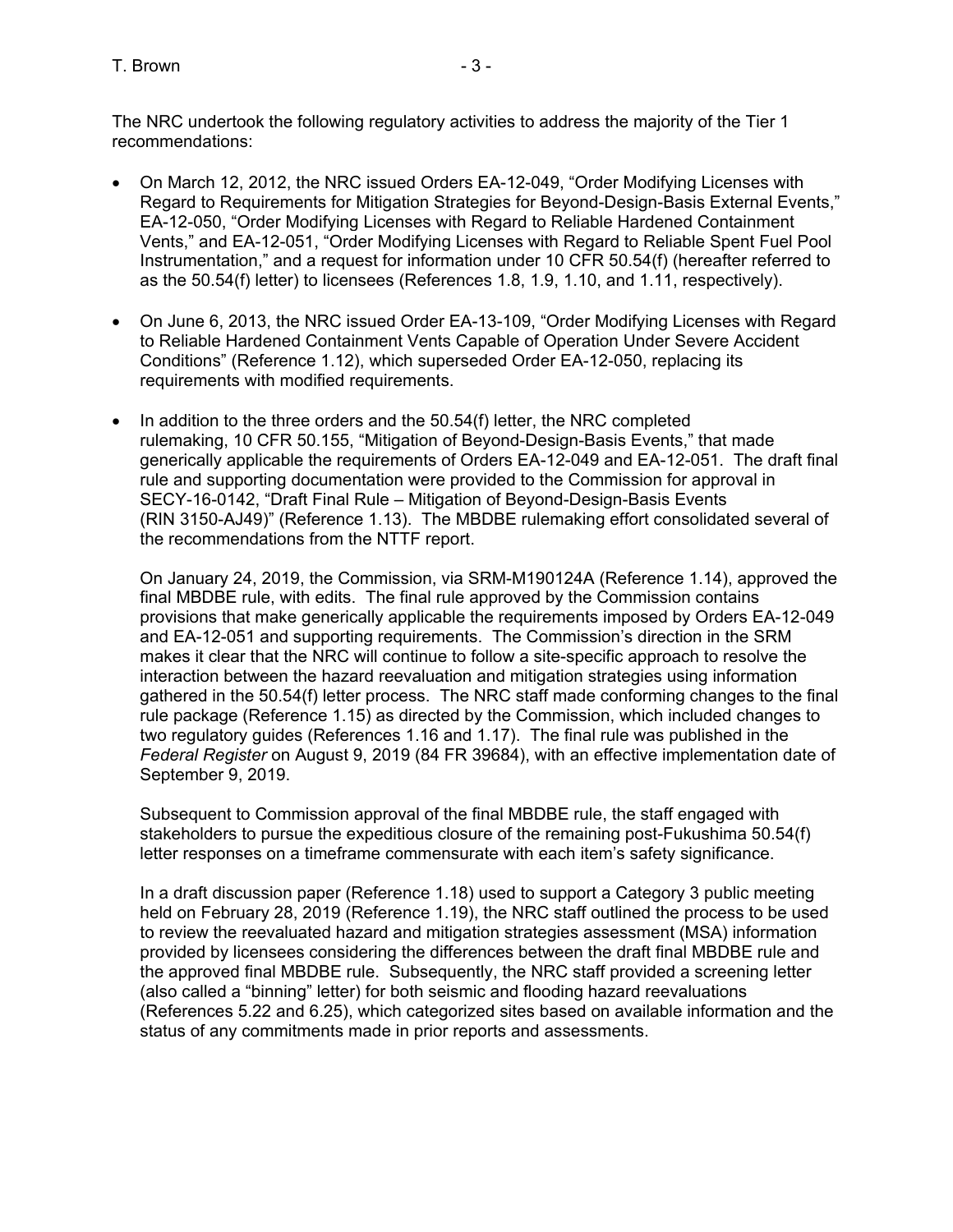The process is discussed in greater detail in the "Hazard Reevaluation" and "Mitigation Strategies Assessment" sections of the discussion which follows.

This letter acknowledges and documents that the actions required by the NRC in response to the orders, as well as the information provided in response to the March 12, 2012, 50.54(f) letter, have been completed for Davis-Besse. However, the staff is not determining whether the licensee complies with the final MBDBE rule. Oversight of compliance with the final MBDBE rule at Davis-Besse will be conducted through the ROP.

### **DISCUSSION**

# **Mitigation Strategies Order**

Order EA-12-049, which applies to Davis-Besse, requires licensees to implement a three-phase approach for mitigation of beyond-design-basis external events (BDBEEs). It requires licensees to develop, implement, and maintain guidance and strategies to maintain or restore core cooling, containment, and spent fuel pool (SFP) cooling capabilities in the event of a BDBEE that results in a simultaneous loss of all alternating current (ac) power and loss of normal access to the ultimate heat sink (LUHS). Phases 1 and 2 of the order use onsite equipment, while Phase 3 requires obtaining sufficient offsite resources to sustain those functions indefinitely.

In August 2012, the Nuclear Energy Institute (NEI) issued Revision 0 of industry guidance document NEI 12-06, "Diverse and Flexible Coping Strategies (FLEX) Implementation Guide," as guidance to comply with the order. The NRC endorsed the guidance in Revision 0 of Japan Lessons Learned Project Directorate (JLD) interim staff guidance (ISG) document JLD-ISG-2012-01, "Compliance with Order EA-12-049, Order Modifying Licenses with Regard to Requirements for Mitigation Strategies for Beyond-Design-Basis External Events." Subsequently, in December 2015, NEI issued Revision 2 of NEI 12-06 and the NRC endorsed that guidance in Revision 1 of JLD-ISG-2012-01 (Reference 2.1). Licensees were required to provide an overall integrated plan (OIP) to describe how they would comply with the order, along with status reports every 6 months until compliance was achieved (Reference 2.2). The NRC staff provided an interim staff evaluation (ISE) related to the OIP (Reference 2.3). The NRC concluded in the ISE that the licensee provided sufficient information to determine that there is reasonable assurance that the plan, when properly implemented, including satisfactory resolution of the open and confirmatory items, would meet the requirements of Order EA-12-049 at Davis-Besse. The NRC staff also conducted a regulatory audit of the licensee's strategies and issued a report which documented the results of the audit activities (Reference 2.4). Upon reaching compliance with the order requirements, the licensee submitted a compliance letter and a final integrated plan (FIP) to the NRC (Reference 2.5). The FIP describes how the licensee is complying with the order at Davis-Besse.

The NRC staff completed a safety evaluation (SE) of the licensee's FIP (Reference 2.6). The SE informed the licensee that its integrated plan, if implemented as described, provided a reasonable path for compliance with Order EA-12-049 at Davis-Besse. The staff then evaluated the implementation of the plans through inspection, using TI 2515/191, "Implementation of Mitigation Strategies and Spent Fuel Pool Instrumentation Orders and Emergency Preparedness Communications/Staffing/Multi-Unit Dose Assessment Plans." An inspection report was issued to document the results of the TI 2515/191 inspection (Reference 2.7). The NRC will oversee implementation of the mitigation strategies requirements under the final MBDBE rule requirements through the ROP.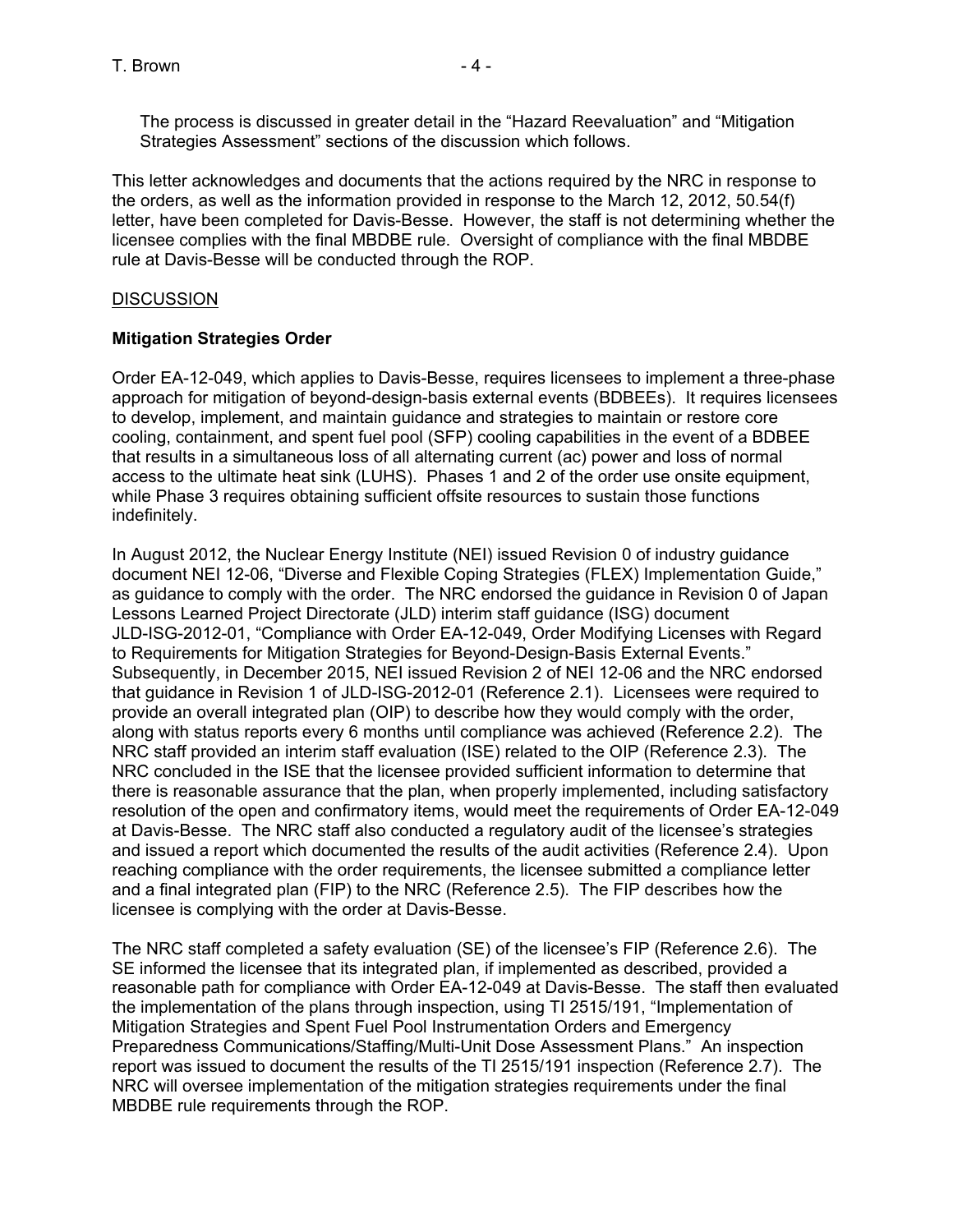Phase 3 of Order EA-12-049 required licensees to obtain sufficient offsite resources to sustain the required functions indefinitely. There are two redundant National Strategic Alliance for FLEX Emergency Response (SAFER) Response Centers (NSRCs), one located in Memphis, Tennessee, and the other in Phoenix, Arizona, which have the procedures and plans in place to maintain and deliver the equipment needed for Phase 3 from either NSRC to any participating U.S. nuclear power plant when requested (Reference 2.8). The NRC staff evaluated and inspected the NSRCs and the SAFER program, plans, and procedures (References 2.9 and 2.10). Subsequently, SAFER provided two addenda to document the treatment of equipment withdrawn from the NSRCs (Reference 2.11). The NRC reviewed the addenda and documented its conclusion in an updated staff assessment (Reference 2.12). The NRC concluded that licensees may reference the SAFER program and implement their SAFER response plans to meet the Phase 3 requirements of the order. The licensee's FIP (Reference 2.5) includes the plans for utilizing the NSRC equipment at Davis-Besse. In its SE (Reference 2.6), the NRC staff concluded that the licensee has developed guidance that, if implemented appropriately, should allow utilization of offsite resources following a BDBEE consistent with NEI 12-06 guidance and should adequately address the requirements of the order.

# **Spent Fuel Pool Instrumentation Order**

Order EA-12-051, which applies to Davis-Besse, required licensees to install reliable SFP level instrumentation with a primary channel and a backup channel, independent of each other, and with the capability to be powered independent of the plant's power distribution systems. The NEI issued NEI 12-02, "Industry Guidance for Compliance with NRC Order EA-12-051, 'To Modify Licenses with Regard to Reliable Spent Fuel Pool Instrumentation,'" as guidance to be used by licensees to comply with the order. The NRC endorsed this guidance in JLD-ISG-2012-03, "Compliance with Order EA-12-051, Reliable Spent Fuel Pool Instrumentation" (Reference 3.1). Licensees were required to provide an OIP to describe how they would comply with the order, along with status reports every 6 months until compliance was achieved (Reference 3.2). The NRC issued an ISE, providing feedback on the OIP submittal (Reference 3.3). The NRC staff conducted a regulatory audit of the licensee's strategies and issued a report that documented the results of the audit activities (Reference 3.4). Upon reaching compliance with the order requirements, the licensee submitted a compliance letter to the NRC (Reference 3.5), describing how the licensee complied with the order at Davis-Besse.

The NRC staff completed an SE of the actions taken by the licensee in response to the order (Reference 3.6). The SE informed the licensee that its integrated plan, if implemented as described, provided a reasonable path for compliance with Order EA-12-051 at Davis-Besse. The staff then evaluated the implementation of the plan through inspection, using TI 2515/191. An inspection report was issued to document the results of the TI 2515/191 inspection at the site (Reference 3.7). The NRC will oversee implementation of the SFP instrumentation requirements under the final MBDBE rule requirements through the ROP.

### **Reliable Hardened Containment Vent Order**

Order EA-13-109 (Reference 1.12) is only applicable to operating boiling-water reactors with Mark I and Mark II containments. Because the reactor at Davis-Besse is a pressurized water reactor with a large, dry, ambient-pressure containment, this order is not applicable to Davis-Besse.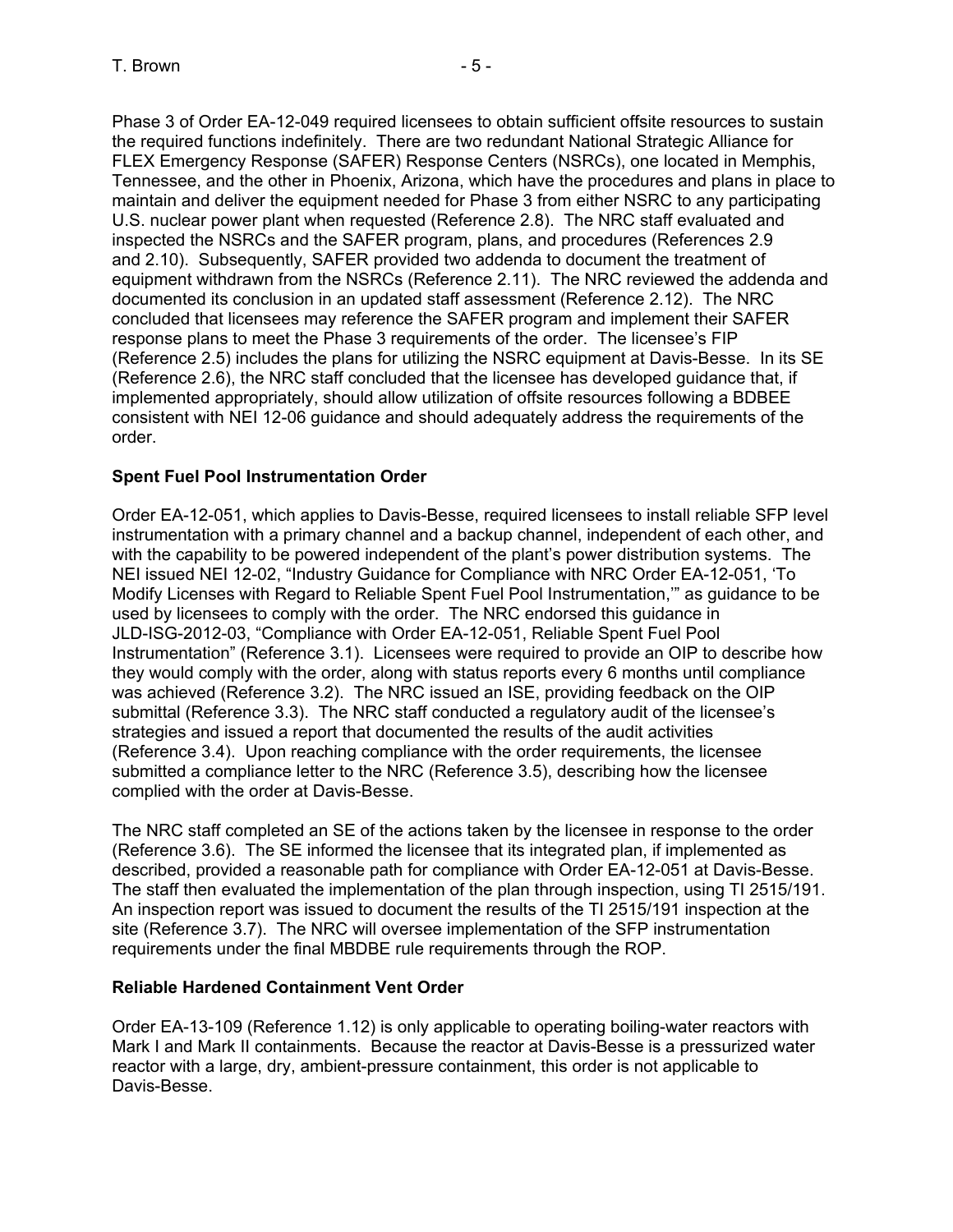# **Request for Information Under 10 CFR 50.54(f)**

The 50.54(f) letter requested operating power reactor licensees to:

- reevaluate the seismic and flooding hazards at their sites using present-day NRC requirements and guidance, and identify actions that are planned to address plant-specific vulnerabilities associated with the reevaluated seismic and flooding hazards
- perform seismic and flooding walkdowns to verify compliance with the current licensing basis; verify the adequacy of current strategies and maintenance plans; and identify degraded, nonconforming, or unanalyzed conditions related to seismic and flooding protection
- provide an assessment of their current emergency communications and staffing capabilities to determine if any enhancements are needed to respond to a large-scale natural emergency event that results in an extended loss of ac power to all reactors at the site, and/or impeded access to the site

In COMSECY-14-0037, "Integration of Mitigating Strategies for Beyond-Design-Basis External Events and the Reevaluat[i]on of Flooding Hazards" (Reference 6.13), the NRC staff described issues related to the implementation of Order EA-12-049 and the related MBDBE rulemaking, and the completion of flooding reevaluations and assessments. In the SRM to COMSECY-14-0037 (Reference 6.14), the Commission directed the NRC staff to provide a plan for achieving closure of the flooding hazard assessments to the Commission for review and approval. The NRC staff provided this plan in COMSECY-15-0019, "Closure Plan for the Reevaluation of Flooding Hazards for Operating Nuclear Power Plants" (Reference 6.16), which the Commission approved in the SRM to COMSECY-15-0019 (Reference 6.17).

### Hazard Reevaluations (Enclosures 1 and 2 of the 50.54(f) letter)

Each licensee followed a similar two-phase process to respond to the hazard reevaluations requested by the 50.54(f) letter. In Phase 1, licensees submitted hazard reevaluation reports using NRC-endorsed, industry-developed guidance. The guidance specified that a licensee should determine if interim protection measures were needed while a longer-term evaluation of the impacts of the hazard was completed. The NRC staff reviewed the reevaluated hazard information. Using the reevaluated hazard information and a graded approach, the NRC identified the need for, and prioritization and scope of, plant-specific assessments. For those plants that were required to perform a flooding integrated assessment (IA) or a seismic probabilistic risk assessment (SPRA), Phase 2 decisionmaking, as described by letters dated September 21, 2016, and March 2, 2020 (References 5.17 and 6.24), would determine whether additional plant-specific regulatory actions were necessary. In addition, as discussed in COMSECY-15-0019, most licensees performed an MSA to demonstrate that the licensee had adequately addressed the reevaluated hazards within their mitigation strategies developed for BDBEEs.

In a draft discussion paper (Reference 1.18) used to support a Category 3 public meeting held on February 28, 2019 (Reference 1.19), the NRC staff outlined the process to be used to review the reevaluated hazard and MSA information provided by licensees considering the differences between the draft final MBDBE rule and the approved final MBDBE rule.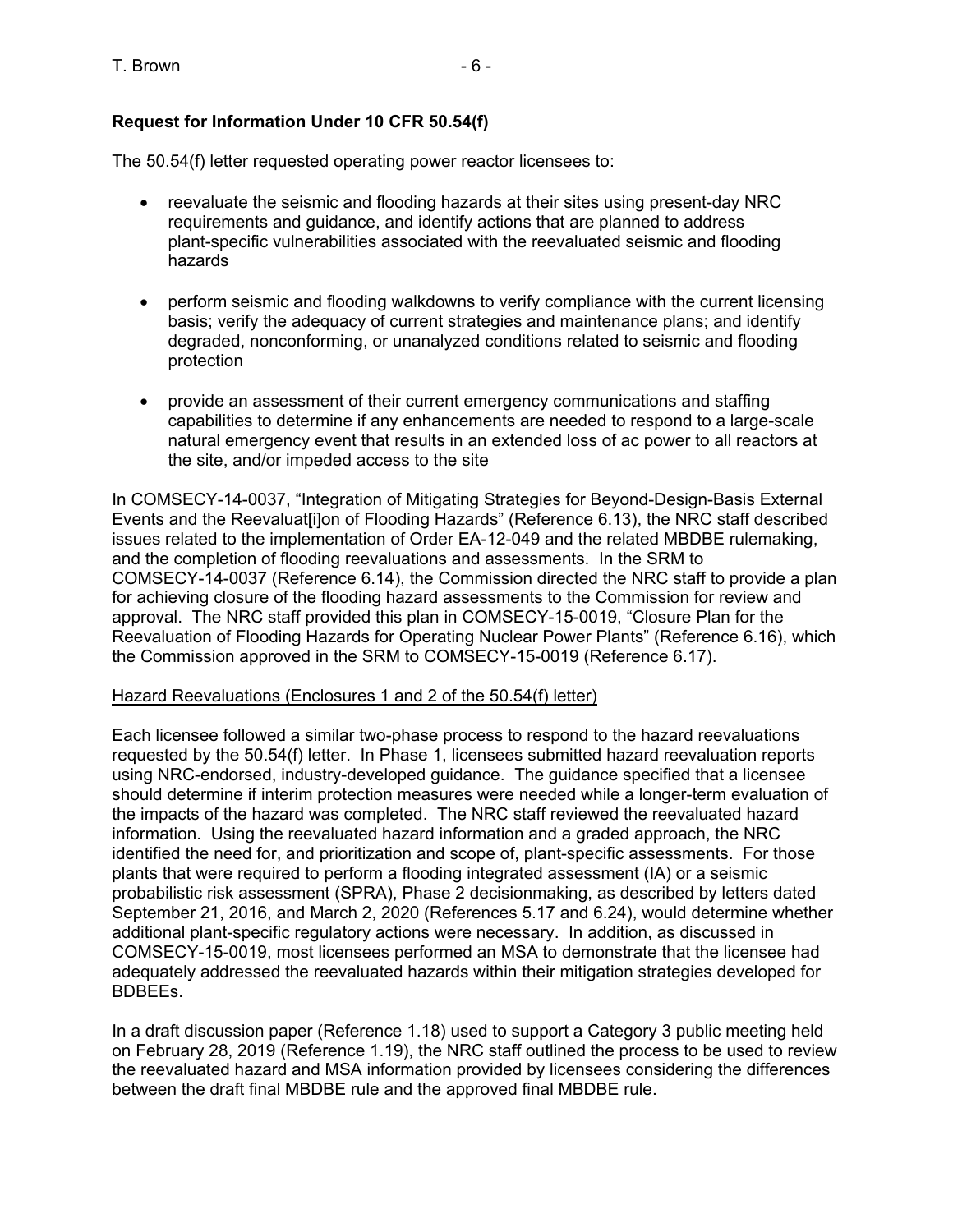The purpose of these reviews is to ensure that the conclusions in the various staff assessments continue to support a determination that no further regulatory actions are needed.

As stated in the discussion paper, the NRC subsequently issued a seismic screening letter (Reference 5.22) and a flooding screening letter (Reference 6.25), also called "binning" letters, to all operating power reactor licensees. The purpose of the binning letters is to categorize sites based on available information and the status of any commitments made in prior reports and assessments.

Davis-Besse was binned as a Category 1 site for seismic. Category 1 includes sites where no additional information or regulatory action is required. This category includes sites, such as Davis-Besse, where the licensee has previously demonstrated that existing seismic capacity will address the unbounded reevaluated hazards.

Davis-Besse was binned as a Category 4 site for flooding. Category 4 includes sites that have had, or requested that, reevaluated hazard information submittals be deferred to a date after the licensee's proposed date to shut down its reactor. At the time of issuance of the flooding binning letter (August 20, 2019), Davis-Besse had an approved due date deferral (Reference 6.27) for completion of the NRC review of the flooding focused evaluation (FE) based on the anticipated early shutdown of the plant. However, by letter dated July 26, 2019 (Reference 6.28), the licensee informed the NRC that Davis-Besse would continue to operate. By letter dated August 28, 2019 (Reference 6.29), the licensee requested the NRC to complete the review of the flooding FE. By letter dated September 9, 2019 (Reference 6.30), the NRC acknowledged the request to complete the review. The staff's review of the FE submittal was conducted in accordance with the Commission direction and is documented in the FE staff assessment (Reference 6.21).

# Seismic Hazard Reevaluation (Enclosure 1 of the 50.54(f) letter)

Enclosure 1 of the 50.54(f) letter requested each operating power reactor licensee to complete a reevaluation of the seismic hazard that could affect their sites using updated seismic hazard information and present-day regulatory guidance and methodologies to develop a ground motion response spectrum (GMRS). The licensee was asked to compare their results to the safe-shutdown earthquake (SSE) ground motion and then report to the NRC in a seismic hazard screening report (SHSR). To provide a uniform and acceptable industry response, the Electric Power Research Institute (EPRI) developed a technical report, EPRI 1025287, "Screening, Prioritization and Implementation Details (SPID) for the Resolution of Fukushima Near-Term Task Force Recommendation 2.1: Seismic," and the NRC endorsed the guidance in a letter dated February 15, 2013 (Reference 5.1). From November 2012 to May 2014, the NRC and the industry provided guidance for the performance of the reevaluated hazard reviews (References 5.2-5.7). The licensee provided a SHSR for Davis-Besse (Reference 5.8).

If the new GMRS was not bound by the current design basis (CDB) SSE, Enclosure 1 of the 50.54(f) letter requested more detailed evaluations of the impact from the hazard. Also, the licensee was asked to evaluate whether interim protection measures were needed while the more detailed evaluation was completed. By letter dated May 7, 2013, the NRC endorsed industry-developed guidance, a proposed path forward, and schedules, which were provided in a letter from NEI dated April 9, 2013. Attachment 1 of the NEI letter contains EPRI Report 300200704, "Augmented Approach for the Resolution of Fukushima Near-Term Task Force Recommendation 2.1: Seismic," to provide the guidance needed to perform an evaluation of any needed interim protective measures (Reference 5.3).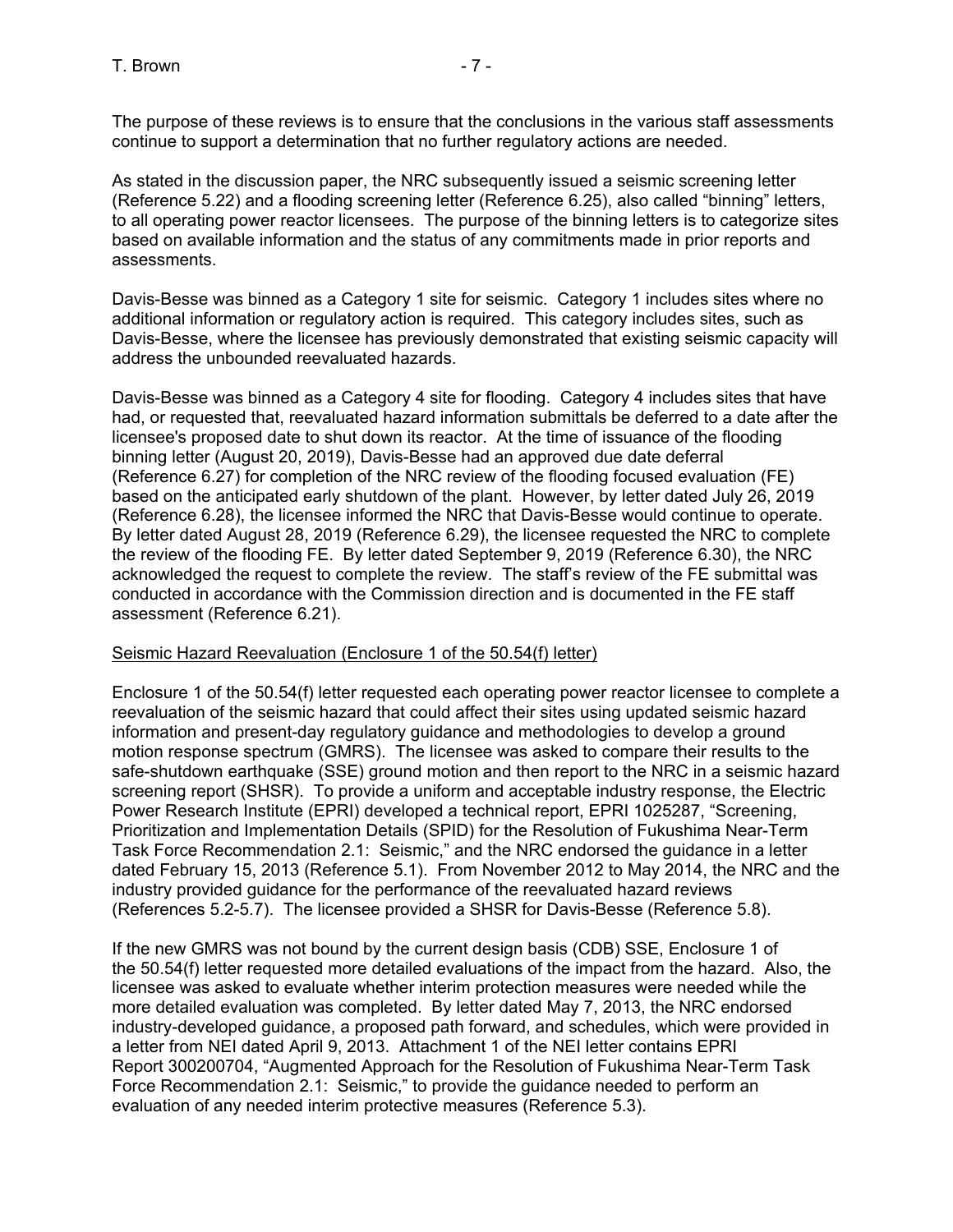This expedited seismic evaluation process (ESEP) is a screening, evaluation, and equipment modification process performed by licensees to provide additional seismic margin and expedite plant safety enhancements for certain core cooling and containment components while the more detailed and comprehensive plant seismic risk evaluations are being performed. Davis-Besse screened in to complete an ESEP report (see References 5.10 and 5.11). The NRC staff completed a technical review of the ESEP report and documented its review in a response letter (Reference 5.13).

By letters dated May 9, 2014, and May 13, 2015 (Reference 5.10), the NRC informed licensees located in the Central and Eastern U.S. (CEUS) and Western U.S. (WUS), respectively, of the initial screening and prioritization results based on a review of the licensees' SHSR. The NRC updated the screening and prioritization in a letter dated October 3, 2014 (Reference 5.11). The NRC provided the final determination of required seismic evaluations in a letter dated October 27, 2015 (Reference 5.18). These evaluations could consist of an SPRA (Reference 5.1, SPID, Section 6.1.1), limited scope evaluations (High Frequency (Reference 5.14) and/or SFP evaluations (Reference 5.15)), or a relay chatter evaluation (Reference 5.4). If an SPRA was required, then additional Phase 2 regulatory decisionmaking was required (References 5.16 and 5.17).

The NRC staff completed and documented its review of the licensee's reevaluated seismic hazard in a staff assessment (Reference 5.9). In the staff assessment, Davis-Besse was screened in to provide a seismic risk evaluation, an SFP evaluation, and a high frequency confirmation. However, in the final determination of required seismic evaluations (Reference 5.18), the NRC determined that Davis-Besse would not need to submit an SPRA. An SFP evaluation and high frequency confirmation were still warranted. In order to complete its response to the 50.54(f) letter, the licensee submitted an SFP evaluation and a high frequency confirmation report for Davis-Besse (Reference 5.19). An audit was not necessary. The NRC reviewed the SFP evaluation and confirmed that Davis-Besse met the criteria of the SFP evaluation guidance report (Reference 5.21). The NRC reviewed the high frequency confirmation report and confirmed that Davis-Besse appropriately implemented the high frequency confirmation guidance. The NRC staff concluded that no further response or regulatory action for the seismic reevaluation associated with the 50.54(f) letter is required for Davis-Besse.

Because the staff's reviews were completed prior to when the final MBDBE rule was approved, the NRC staff, using the process discussed in the seismic binning letter (Reference 5.22), re-visited these conclusions considering the final approved MBDBE rule. The staff confirmed that the conclusions in the various staff assessments continue to support a determination that no further regulatory actions are required for Davis-Besse.

The NRC staff reviewed the information provided and, as documented in the staff assessments (References 5.9 and 5.21), concluded that the licensee provided sufficient information in response to Enclosure 1 of the 50.54(f) letter. The staff acknowledges that all seismic hazard reevaluation activities requested by Enclosure 1 of the 50.54(f) letter have been completed for Davis-Besse. No further information related to the reevaluated seismic hazard is required.

### Flooding Hazard Reevaluation (Enclosure 2 of the 50.54(f) letter)

Enclosure 2 of the 50.54(f) letter requested each operating power reactor licensee to complete a reevaluation of applicable flood-causing mechanisms at their site using updated flooding hazard information and present-day regulatory guidance and methodologies.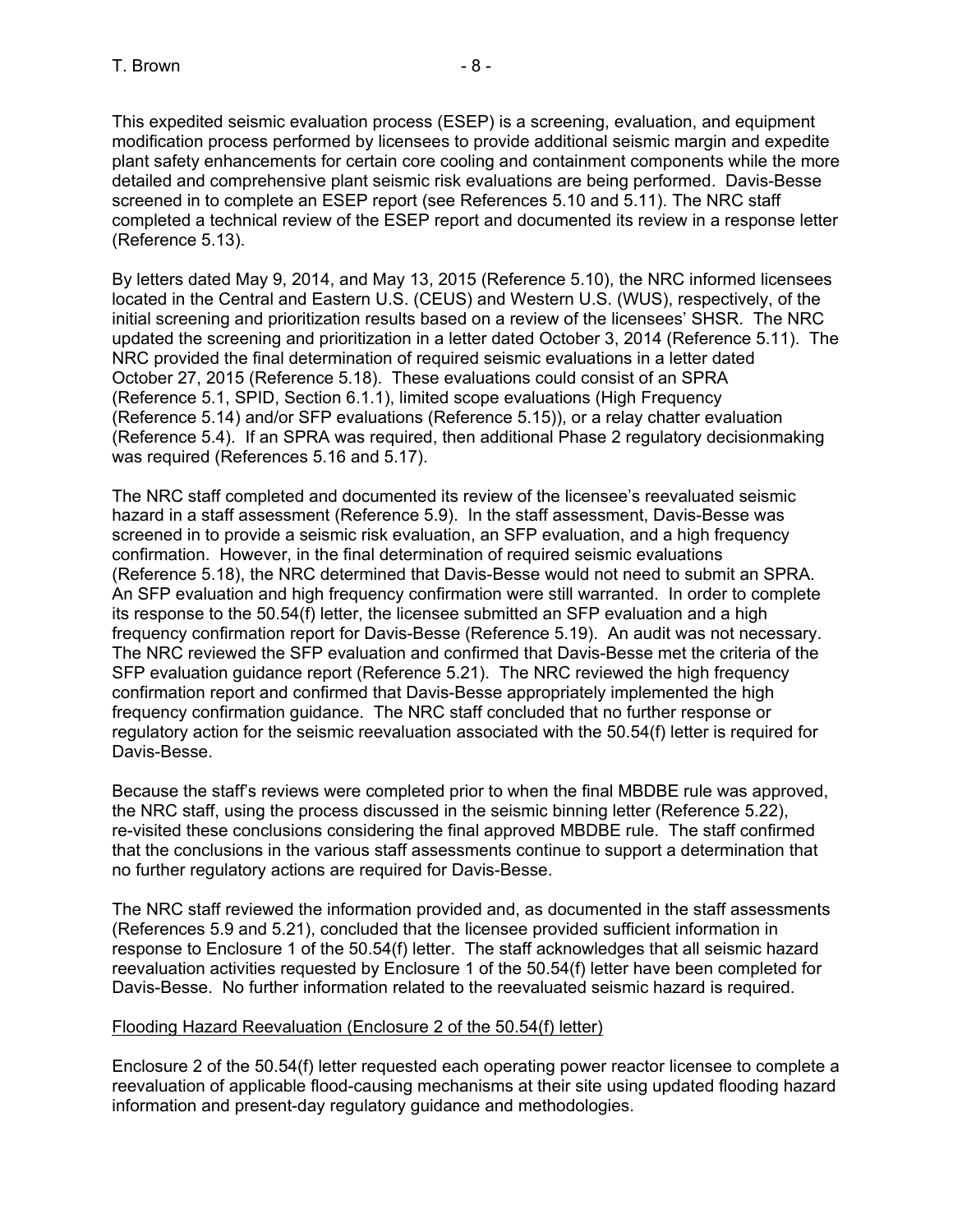Licensees were asked to compare their results to the CDB for protection and mitigation from external flood events. The NRC developed guidance to conduct the reevaluations (References 6.1 through 6.6). The licensee submitted a flood hazard reevaluation report (FHRR) for Davis-Besse (Reference 6.7) to the NRC as requested by the 50.54(f) letter. As necessary, interim actions needed to protect against the reevaluated flood hazard were included and described in the FHRR. The NRC inspected the interim actions using TI 2515/190, "Inspection of Licensee's Proposed Interim Actions as a Result of the Near-Term Task Force Recommendation 2.1 Flooding Evaluation" and documented the results in a quarterly integrated inspection report (Reference 6.9). A regulatory audit to support the review of the FHRR was performed and the results documented in an audit report (Reference 6.8). The NRC staff reviewed the FHRR and provided an interim hazard letter (Reference 6.10) to provide feedback on the staff's review of the flooding hazard reevaluations. The interim hazard letter was used by the licensee to complete the flood hazard MSA and other flood hazard evaluations. Separately, the NRC staff documented the technical bases for its conclusions summarized in the interim hazard letters by issuing a detailed staff assessment (Reference 6.11).

In COMSECY-14-0037 (Reference 6.13), the NRC staff requested Commission direction to more clearly define the relationship between Order EA-12-049, the related MBDBE rulemaking, and the flood hazard reevaluations and assessments. Because the NRC was reevaluating its approach to the flooding evaluations, the NRC provided an extension of the due dates for any IAs in a letter dated November 21, 2014 (Reference 6.12). In the SRM to COMSECY-14-0037 (Reference 6.14), the Commission directed the NRC staff to provide a plan for achieving closure of the flooding portion of NTTF Recommendation 2.1 to the Commission for its review and approval. On May 26, 2015 (Reference 6.15), the NRC deferred, until further notice, the date for submitting the IA reports. On June 30, 2015 (Reference 6.16), the NRC staff provided a plan to the Commission in COMSECY-15-0019. On July 28, 2015 (Reference 6.17), the Commission approved the plan in the SRM to COMSECY-15-0019. On September 1, 2015, the NRC issued a letter to licensees describing the graded approach to complete the flood hazard reevaluations as approved by the Commission (Reference 6.18).

The COMSECY-15-0019 action plan required the NRC staff to develop a graded approach to identify the need for, and prioritization and scope of, plant-specific IAs and evaluation of plant-specific regulatory actions. The NRC staff's graded approach enabled a site with hazard exceedance above its CDB to demonstrate the site's ability to cope with the reevaluated hazard through appropriate protection or mitigation measures which are timely, effective, and reasonable. The IAs were focused on sites with the greatest potential for additional safety enhancements. New guidance for performing the IAs and focused evaluations (FEs) was developed for this graded approach. The guidance also provided schedule information for submission of any required IA. On July 18, 2016 (Reference 6.19), the staff issued JLD-ISG-2016-01, "Guidance for Activities Related to Near-Term Task Force Recommendation 2.1, Flooding Hazard Reevaluation, Focused Evaluation and Integrated Assessment". The ISG provided the guidance for Phase 1 flooding assessments, as described in COMSECY-15-0019, and endorsed industry guidance provided in NEI 16-05, "External Flooding Integrated Assessment Guidelines" (Reference 6.19). If an IA was necessary, then Phase 2 regulatory decisionmaking was required (References 6.23 and 6.24).

As noted in the interim hazard response letter (Reference 6.10), the reevaluated flood hazard result for local intense precipitation and storm surge were not bounded by the CDB. Therefore, additional assessments of these flood-causing mechanisms were required. The NRC staff used a graded approach to determine if this site would need to perform an IA for the reevaluated flooding hazard, or if an FE would suffice. Based on the graded approach, Davis-Besse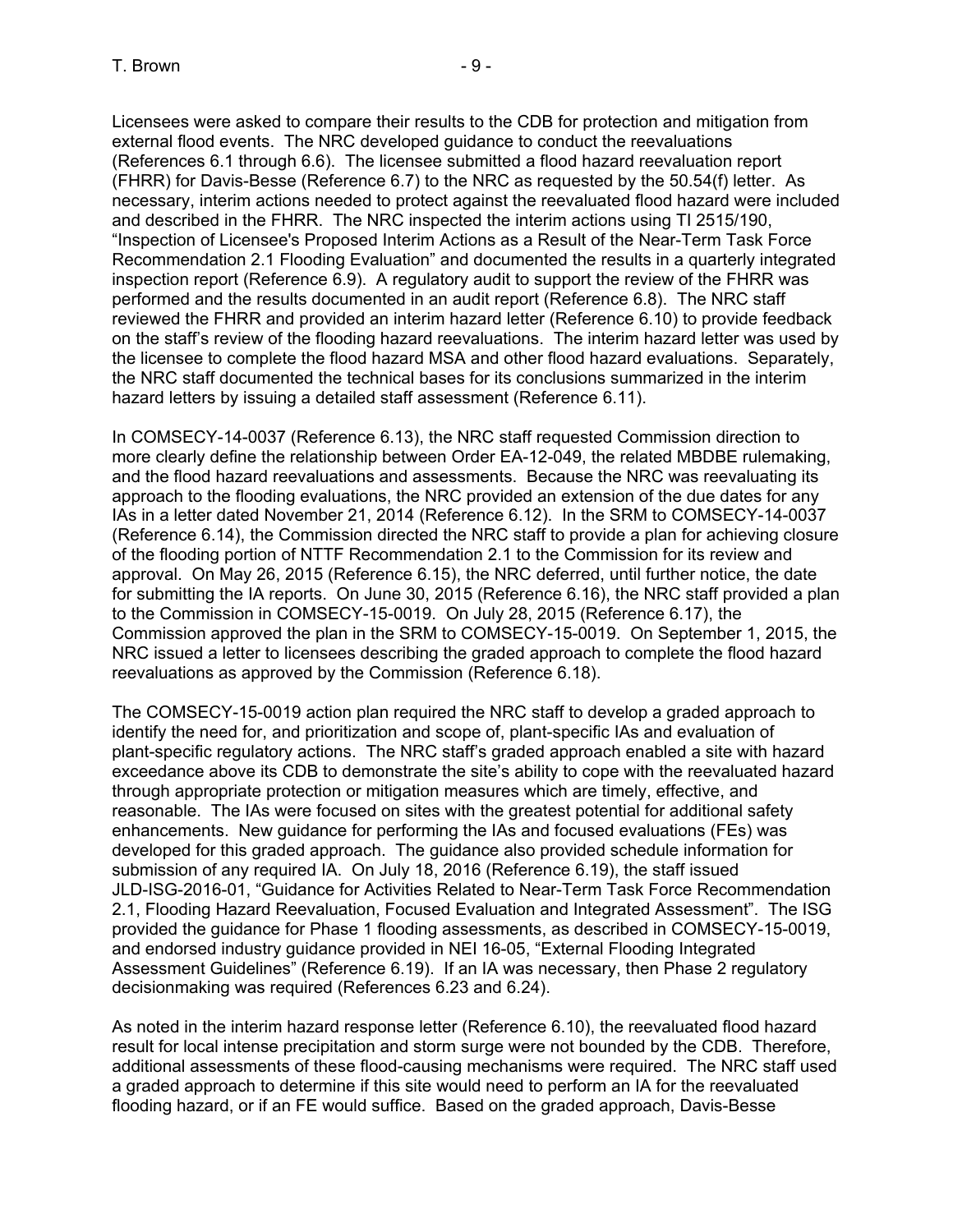completed an FE (Reference 6.20) to ensure appropriate actions were identified and taken to protect the plant from the reevaluated flood hazard.

Davis-Besse requested, and had been granted approval for, a due date deferral (Reference 6.27) for completion of the NRC review of the flooding focused evaluation (FE) based on the anticipated early shutdown of the plant. However, by letter dated July 26, 2019 (Reference 6.28), the licensee informed the NRC that Davis-Besse would continue to operate. By letter dated August 28, 2019 (Reference 6.29), the licensee requested the NRC to complete the review of the flooding FE. By letter dated September 9, 2019 (Reference 6.30), the NRC acknowledged the request to complete the review.

The NRC staff conducted a regulatory audit (Reference 6.22), completed its review of the FE, and concluded in the staff assessment (Reference 6.21) that the licensee provided sufficient information in response to the 50.54(f) letter. Audit results were summarized in the staff assessment. No further regulatory actions are required related to the flood hazard reevaluations.

Because the staff's FE review was completed after the final MBDBE rule was approved, the NRC staff appropriately considered the revised MBDBE rule in its staff assessment and confirmed that the conclusions in the various other staff assessments support a determination that no further regulatory requirements are required for Davis-Besse.

The NRC staff reviewed the information provided by the licensee and has concluded that sufficient information was provided to be responsive to Enclosure 2 of the 50.54(f) letter. The staff acknowledges that all flooding hazard reevaluation activities requested by Enclosure 2 of the 50.54(f) letter have been completed for Davis-Besse. No further information related to the reevaluated flood hazard is required.

### Mitigating Strategies Assessment

In addition to the closure plan for NTTF Recommendation 2.1, the action plan approved by the Commission in the SRM to COMSECY-15-0019 (Reference 7.4) identified the NRC staff's efforts to ensure licensees would address the reevaluated hazard information in their mitigation strategies. Proposed requirements related to the MSA were included in the draft final MBDBE rule, but were removed as a requirement from the final approved rule language. The Commission's direction in SRM-M190124A (Reference 1.14) makes it clear that the NRC will continue to follow a site-specific approach to resolve the interactions between the hazard reevaluation and mitigation strategies using information gathered in the 50.54(f) letter process.

In a draft discussion paper (Reference 1.18) used to support a Category 3 public meeting held on February 28, 2019 (Reference 1.19), the NRC staff outlined the process to be used to review the reevaluated hazard and MSA information provided by licensees considering the differences between the draft final MBDBE rule and the approved final MBDBE rule. Subsequently, the NRC staff provided a screening letter (also called a "binning" letter) for both seismic and flooding information (References 5.22 and 6.25), which categorized sites based on available information and the status of any commitments made in prior reports and assessments. The majority of MSAs had been submitted and evaluated by the staff prior to the issuance of the binning letters. For the MSA reviews that had not yet been completed, or MSAs that had not yet been submitted, the staff would evaluate the hazard impacts on the mitigation strategies, as appropriate, as part of its review of SPRA reports, flooding FEs, and/or flooding IAs.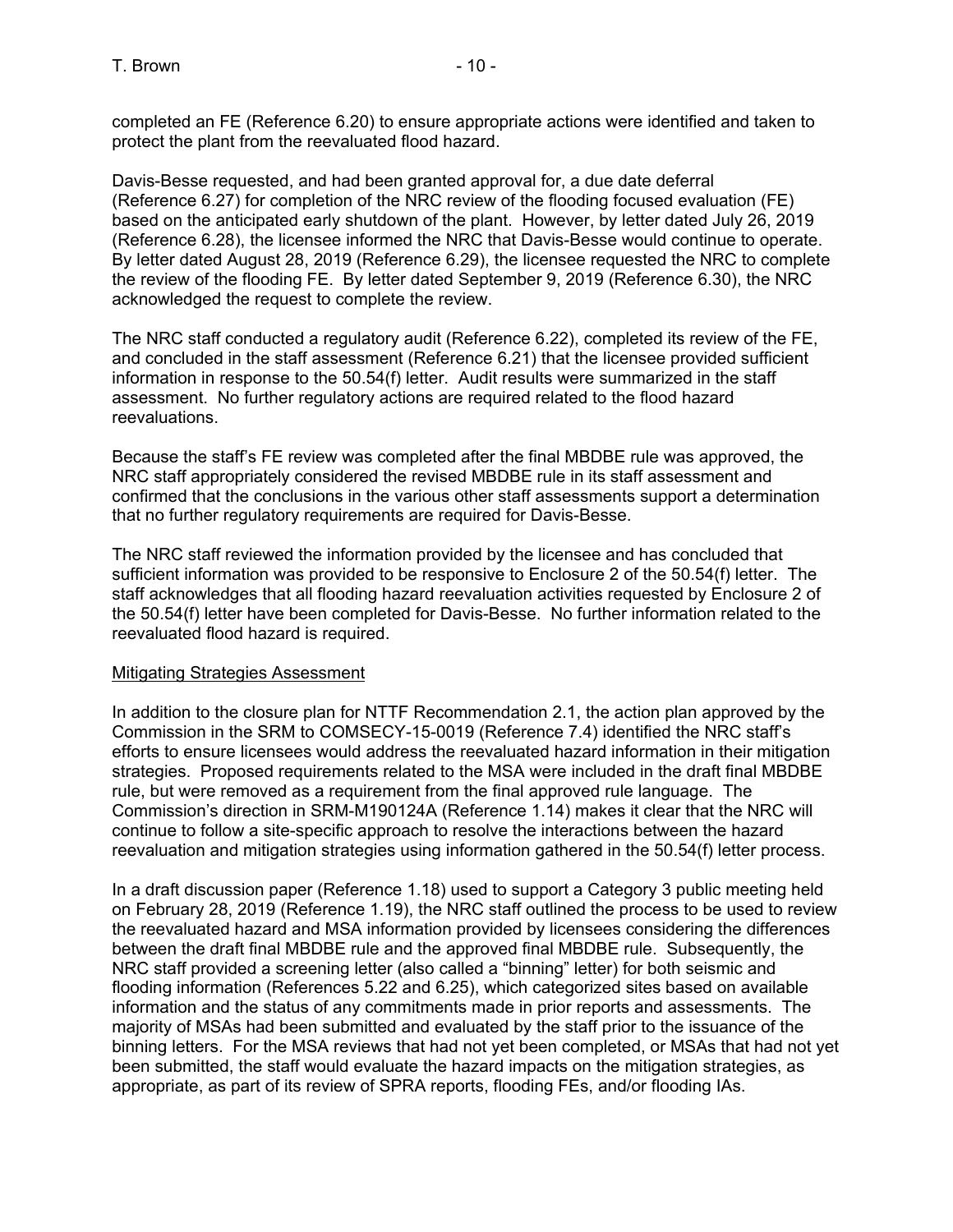The objective of the MSA is to determine whether the mitigation strategies developed for Order EA-12-049 can still be implemented given the reevaluated hazard levels. If it was determined that the mitigation strategies could not be implemented for the reevaluated hazard levels, the MSA could provide other options such as performing additional evaluations, modifying existing mitigating strategies, or developing alternate mitigating strategies or targeted hazard mitigating strategies to address the reevaluated hazard levels. In Revision 1 to JLD-ISG-2012-01, the NRC endorsed industry-developed guidance contained in Appendices G and H of Revision 2 to NEI 12-06 (Reference 7.5) for completing the MSAs. In Revision 2 to JLD-ISG-2012-01, the NRC endorsed the industry-developed guidance of NEI 12-06, Revision 4 (Reference 7.5).

The licensee completed both a flood hazard MSA (Reference 7.6) and a seismic hazard MSA (Reference 7.8) for Davis-Besse. A generic regulatory audit plan (Reference 7.10) was issued for the reviews of the seismic and flooding MSAs. As necessary, the site-specific audit results are documented in the applicable staff assessment. The NRC staff reviewed the MSA submittals and issued staff assessments (References 7.7 and 7.9) documenting its review. The NRC staff concluded that the licensee has demonstrated that the mitigation strategies appropriately address the reevaluated hazard conditions. As discussed in the seismic and flooding binning letters (References 5.22 and 6.25), the staff re-visited this conclusion considering the final approved MBDBE rule. The staff confirmed that the conclusions in the MSA staff assessments continue to support a determination that no further regulatory actions are required.

#### Walkdowns (Enclosures 3 and 4 of the 50.54(f) letter)

Enclosures 3 and 4 of the 50.54(f) letter requested that licensees perform plant walkdowns to verify compliance with the current licensing basis as it pertains to seismic and flood protection. By letter dated May 31, 2012 (Reference 8.2), the NRC endorsed industry-developed guidance contained in Technical Report EPRI 1025286, "Seismic Walkdown Guidance" (Reference 8.1), for the performance of the seismic walkdowns. By letter dated May 31, 2012 (Reference 9.2), the NRC endorsed industry-developed guidance contained in NEI 12-07, "Guidelines for Performing Verification Walkdowns of Plant Flood Protection Features" (Reference 9.1), for performance of the flooding walkdowns. The licensee provided a report for both the seismic and flooding walkdowns at Davis-Besse (References 8.3 and 9.3). The NRC performed onsite inspections per TI 2515/188, "Inspection of Near-Term Task Force Recommendation 2.3 Seismic Walkdowns," and TI 2515/187, "Inspection of Near-Term Task Force Recommendation 2.3 Flooding Walkdowns," and documented the inspection results in a quarterly integrated inspection report (References 8.4 and 9.4). The NRC staff issued staff assessments for both the seismic and flooding walkdowns (References 8.6 and 9.5). Because there were inaccessible items identified during the initial licensee seismic walkdowns, the licensee submitted a subsequent seismic walkdown report after accessing the areas (Reference 8.5). The NRC documented its review of the subsequent walkdown reports a memo dated September 25, 2015 (Reference 8.7).

The NRC staff reviewed the information provided by the licensee and determined that sufficient information was provided to be responsive to Enclosures 3 and 4 of the 50.54(f) letter. The staff acknowledges that all seismic and flooding walkdown activities requested by the 50.54(f) letter have been completed for Davis-Besse.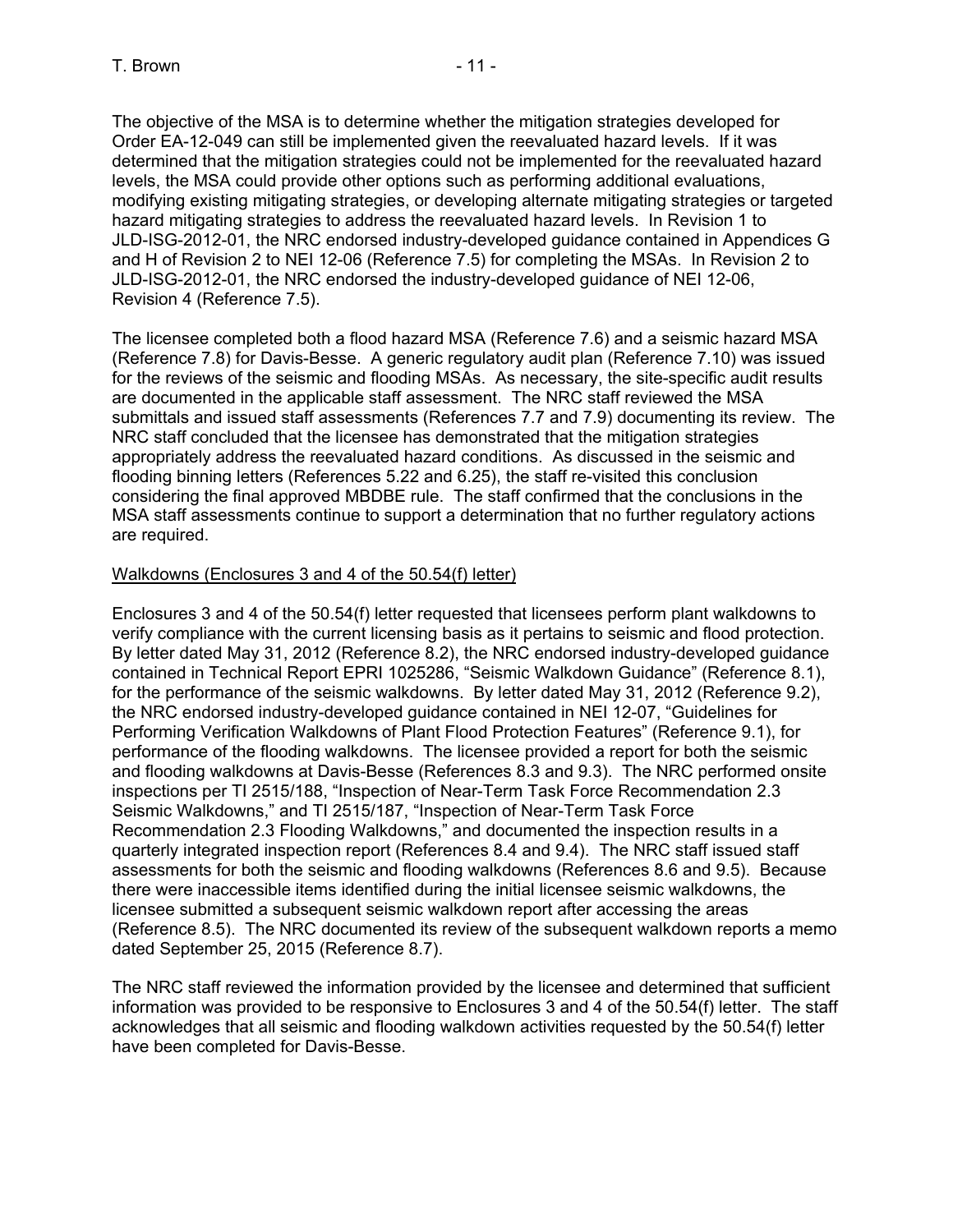### Communications and Staffing (Enclosure 5 of the 50.54(f) letter)

Enclosure 5 of the 50.54(f) letter requested licensees to assess their means to power equipment needed to communicate onsite and offsite during a prolonged station blackout event and to identify and implement enhancements to ensure that communications can be maintained during such an event. Also, licensees were requested to assess the staffing required to fill all necessary positions to respond to a multiunit event with impeded access to the site, or to an extended loss of all ac power for single unit sites. Licensees were requested to submit a written response to the information requests within 90 days or provide a response within 60 days and describe an alternative course of action and estimated completion dates. The licensee proposed an alternative course of action and schedule for Davis-Besse (Reference 10.2), which included a 90-day partial response (Reference 10.3). The NRC acknowledged the schedule changes in a letter dated July 26, 2012 (Reference 10.4).

The NRC endorsed industry-developed guidance contained in NEI 12-01, "Guideline for Assessing Beyond-Design-Basis Accident Response Staffing and Communications Capabilities" in a letter dated May 15, 2012 (Reference 10.1), for the performance of the communications and staffing assessments. The licensee provided the communications assessment and implementation schedule for Davis-Besse (Reference 10.5), and the NRC completed a staff assessment of the licensee's communications assessment (Reference 10.6).

Licensees responded to the staffing portion of the 50.54(f) letter in two phases to account for the implementation of mitigation strategies. Phase 1 staffing assessments were based on the existing station blackout coping strategies with an assumption of all reactors at the site being affected concurrently. The Phase 1 staffing assessment is required for multiunit sites and, therefore, was not required for Davis-Besse. In Phase 2, all licensees assessed the staffing necessary to carry out the mitigation strategies (Reference 10.9). The NRC staff issued a staffing assessment response letter (Reference 10.10). The NRC performed an onsite inspection using TI 2515/191 to verify that the emergency communications and staffing plans at Davis-Besse have been implemented as described by the licensee (Reference 10.11).

Proposed Regulatory Guide 1.228 (Agencywide Documents Access and Management System (ADAMS) Accession No. ML16218A236) was expected to endorse, with clarifications, NEI 12-01, NEI 13-06, "Enhancements to Emergency Response Capabilities for Beyond-Design-Basis Events and Severe Accidents" (Reference 11.16), and NEI 14-01, "Emergency Response Procedures and Guidelines for Beyond-Design-Basis Events and Severe Accidents" (Reference 11.7). However, the final MBDBE rule's language was revised to remove these requirements from the rule. The NRC staff canceled proposed Regulatory Guide 1.228 to reflect the approved changes in the final rule. The NRC will oversee the licensee's implementation of communications and staffing plans which support the mitigation strategies requirements through the ROP.

The NRC staff reviewed the information provided by the licensee and determined that sufficient information was provided to be responsive to Enclosure 5 of the 50.54(f) letter. The staff acknowledges that all emergency preparedness communications and staffing activities requested by Enclosure 5 of the 50.54(f) letter have been completed for Davis-Besse. No further information related to the communications and staffing assessments is required.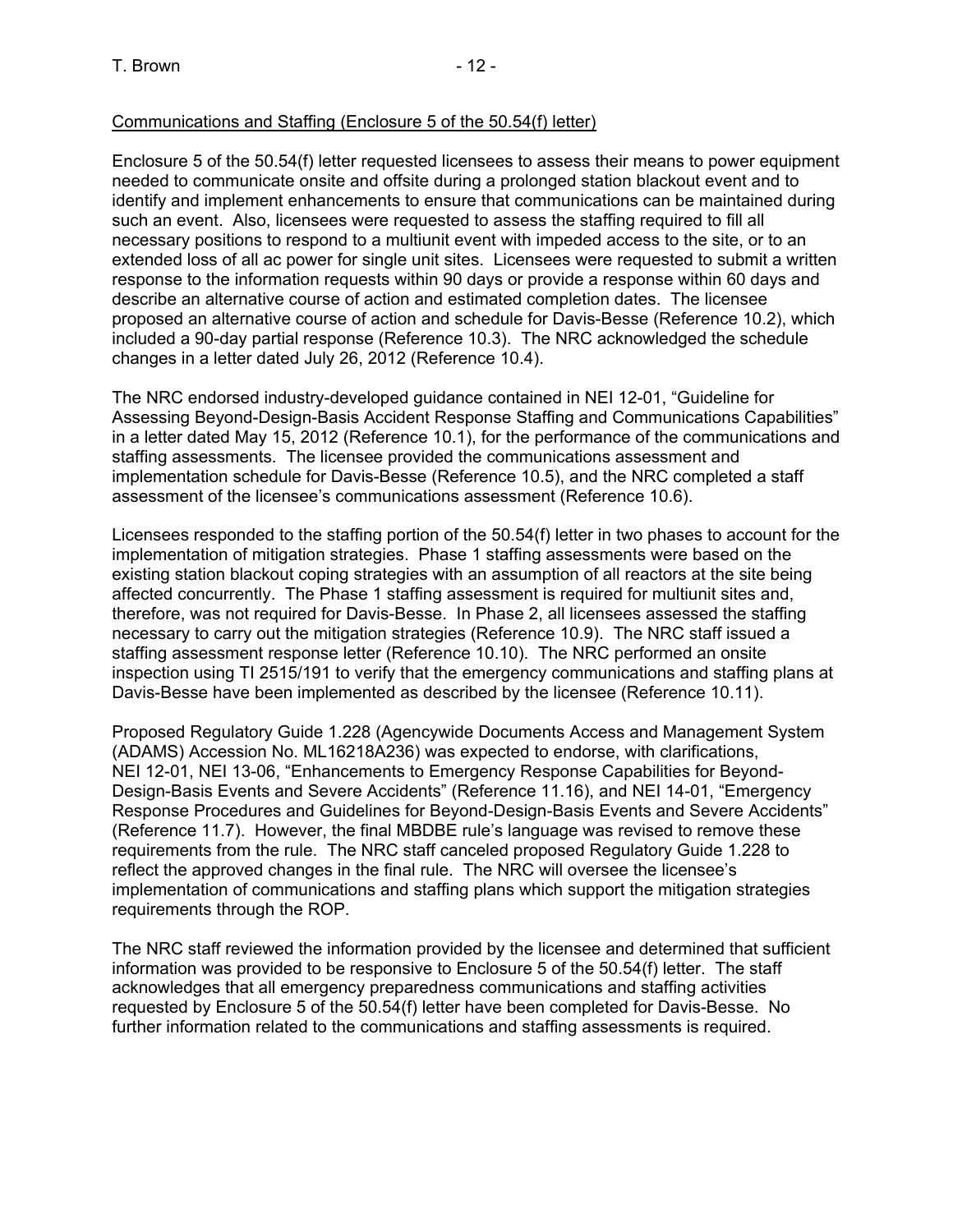# **Additional Industry Commitments**

### Update and Maintain Severe Accident Management Guidelines

The NRC staff provided the proposed MBDBE rule to the Commission on April 30, 2015 (Reference 11.1), in SECY-15-0065, "Proposed Rulemaking: Mitigation of Beyond-Design-Basis Events (RIN 3150-AJ49)" and the Commission issued the SRM to SECY-15-0065 on August 27, 2015 (Reference 11.2). The Commission approved publication of the proposed rule subject to removal of the proposed requirements pertaining to the SAMGs. The Commission also directed the staff to update the ROP to explicitly provide periodic oversight of industry's implementation of the SAMGs.

By letter dated October 26, 2015 (Reference 11.3), NEI described the industry initiative, approved by the Nuclear Strategic Issues Advisory Committee as mandatory for all NEI members, to update and maintain the SAMGs. Specifically, each licensee will perform timely updates of their site-specific SAMGs based on revisions to generic severe accident technical guidelines. Licensees will also ensure that SAMGs are considered within plant configuration management processes. As noted in the NEI letter, the licensee provided a letter (Reference 11.4) to establish a site-specific regulatory commitment for Davis-Besse.

In a letter to NEI dated February 23, 2016 (Reference 11.5), the staff outlined its approach for making changes to the ROP in accordance with the Commission direction. The staff engaged NEI and other stakeholders to identify the near-term and long-term changes to the ROP, consistent with the Commission direction and the licensees' near-term and long-term SAMG commitments. In November 2016, the staff revised Inspection Procedure (IP) 71111.18, "Plant Modifications" (Reference 11.6, effective January 1, 2017), to provide oversight of the initial inclusion of SAMGs within the plant configuration management processes to ensure that the SAMGs reflect changes to the facility over time. In November 2018, the staff published a revision to IP 71111.18 (Reference 11.6, effective January 1, 2019), to provide oversight of the site-specific incorporation of generic owner's groups SAMG guidance revisions.

### Multiunit/Multisource Dose Assessments

In COMSECY-13-0010, "Schedule and Plans for Tier 2 Order on Emergency Preparedness for Japan Lessons Learned," dated March 27, 2013 (Reference 11.13), the NRC staff requested Commission approval to implement the NTTF recommendation concerning multiunit/multisource dose assessments by having licensees document their commitment to obtain multiunit/multisource dose assessment capability by the end of 2014, rather than by issuing an order. Multiunit dose assessment capabilities would be made generically applicable through subsequent rulemaking. The Commission approved the staff's requests in the SRM to COMSECY-13-0010, dated April 30, 2013 (Reference 11.14). The licensee commitments are documented in References 11.8 through 11.11.

The NRC staff included the multiunit/multisource dose assessment requirement in the proposed MBDBE rulemaking (Reference 11.1). However, in response to a public comment concerning the 10 CFR 50.109 backfitting justification for the proposed multiple source term dose assessment requirements, the NRC staff determined that this requirement did not meet the criteria for imposition under 10 CFR 50.109(a)(4)(ii). The NRC staff also concluded that this could not be justified as a compliance backfit or as a substantial safety improvement whose costs, both direct and indirect, would be justified considering the potential safety gain. Therefore, these requirements were removed from the draft final rule (Reference 1.13).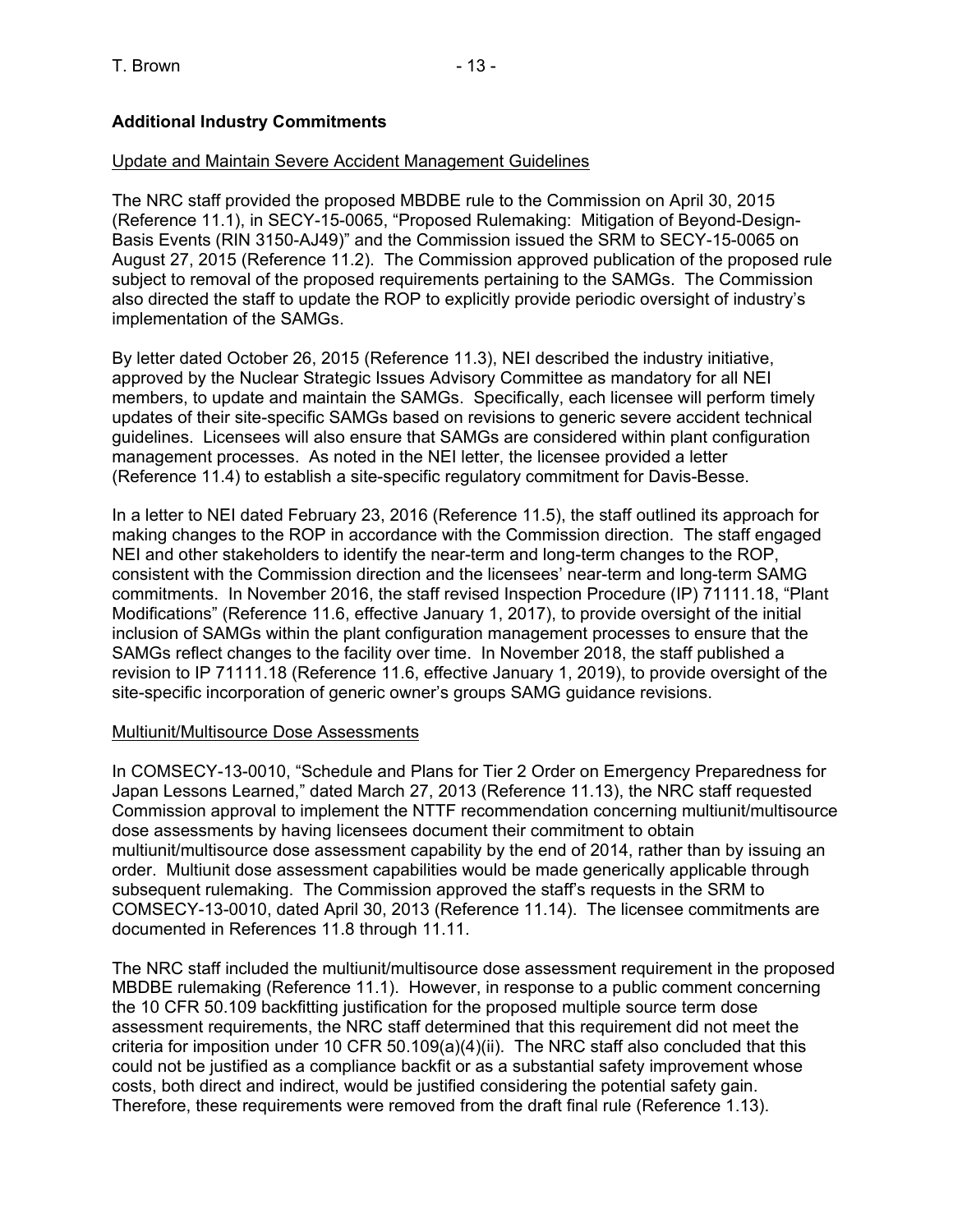The licensee provided the requested information and stated that Davis-Besse will have multiunit/multisource dose assessment capabilities (Reference 11.11) by December 31, 2014. The NRC acknowledged the licensee's submittal (Reference 11.12), verified the implementation of these dose assessment capabilities through inspection per TI 2515/191, and issued an inspection report (Reference 11.15).

# **CONCLUSION**

The NRC staff concludes that Energy Harbor Nuclear Corp., the licensee, has implemented the NRC-mandated safety enhancements resulting from the lessons learned from the Fukushima Dai-ichi accident through its implementation of Orders EA-12-049 and EA-12-051 at Davis-Besse. The staff further concludes that the licensee has completed its response to the 50.54(f) letter for Davis-Besse. No further regulatory decisionmaking is required for Davis-Besse related to the Fukushima lessons-learned.

A listing of the applicable correspondence related to the Fukushima lessons-learned activities for Davis-Besse is included as an enclosure to this letter.

If you have any questions, please contact me at 301-415-2621 or by e-mail at Robert.Bernardo@nrc.gov.

Sincerely,

*/RA/* 

 Robert J. Bernardo, Project Manager Integrated Program Management and Beyond-Design-Basis Branch Division of Operating Reactor Licensing Office of Nuclear Reactor Regulation

Docket No. 50-346

Enclosure: Documents Related to Required Response

cc w/encl: Distribution via Listserv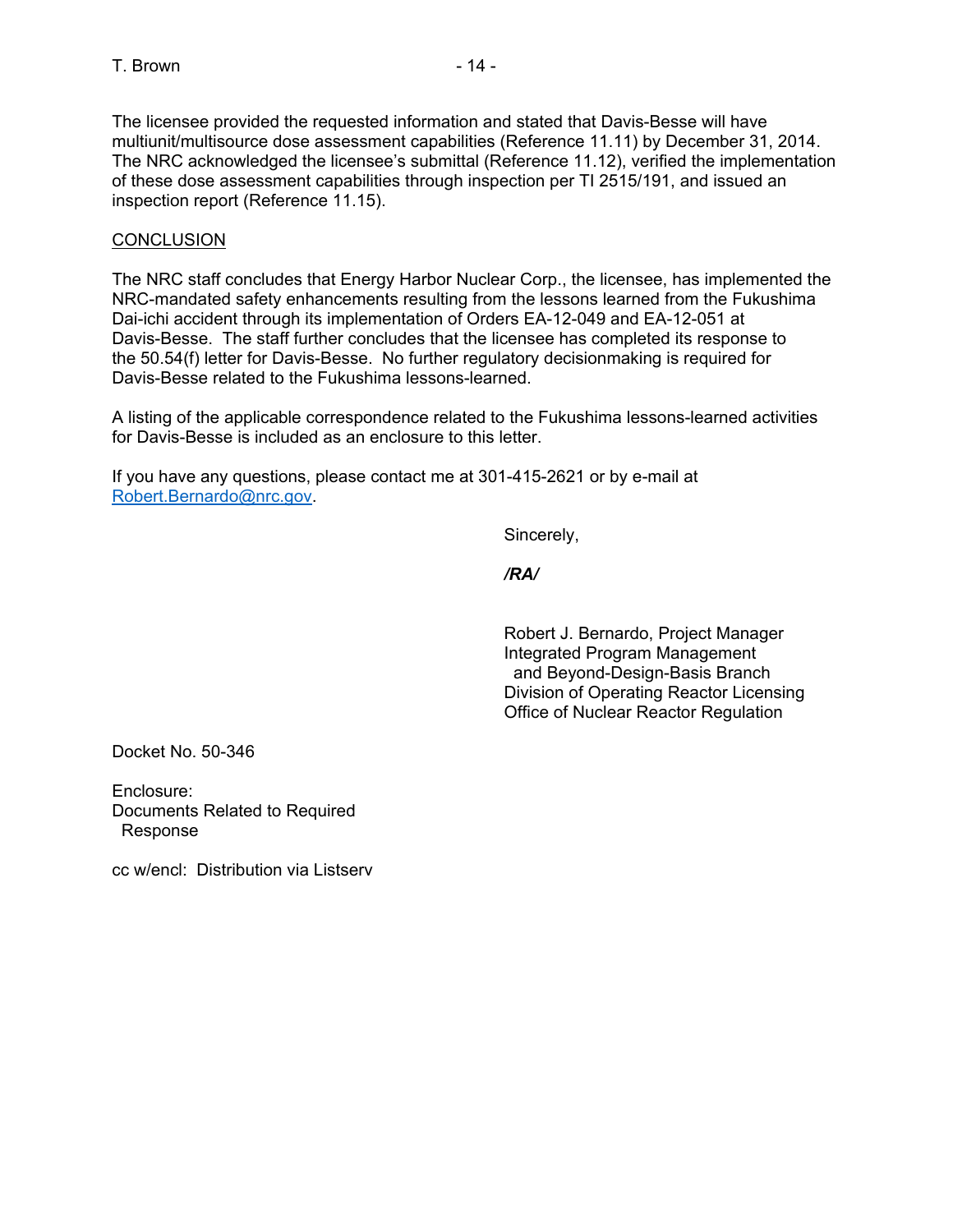### **Reference Documents Related to Required Response to the Lessons Learned from the Fukushima Dai-ichi Accident**

| <b>TABLE 1</b>                                                                |                                                                           |                   |                    |
|-------------------------------------------------------------------------------|---------------------------------------------------------------------------|-------------------|--------------------|
| Initial Actions in Response to the Events in Japan Caused by the Great Tōhoku |                                                                           |                   |                    |
|                                                                               | <b>Earthquake and Subsequent Tsunami</b>                                  |                   |                    |
|                                                                               |                                                                           |                   | ADAMS <sup>1</sup> |
| Ref                                                                           | Document                                                                  | Date              | Accession No.      |
| 1.1                                                                           | NRC Information Notice 2011-05                                            | March 18, 2011    | ML110760432        |
| 1.2                                                                           | NRC Followup to the Fukushima Dai-ichi Fuel                               |                   |                    |
|                                                                               | Damage Event                                                              |                   |                    |
|                                                                               | Temporary Instruction (TI) 2515/183                                       | March 23, 2011    | ML11077A007        |
|                                                                               | NRC TI 2515/183 Inspection Report 2011-                                   | May 13, 2011      | ML111320341        |
|                                                                               | 011                                                                       |                   |                    |
|                                                                               | Summary of Observations - TI-183                                          | November 28, 2011 | ML11325A020        |
| 1.3                                                                           | NRC Tasking Memorandum, Staff                                             | March 23, 2011    | ML110820875        |
|                                                                               | Requirements Memorandum (SRM) to                                          |                   |                    |
|                                                                               | COMGBJ-11-0002                                                            |                   |                    |
| 1.4                                                                           | NRC Availability and Readiness Inspection of                              |                   |                    |
|                                                                               | <b>SAMG</b>                                                               |                   |                    |
|                                                                               | NRC Availability and Readiness                                            | April 29, 2011    | ML11115A053        |
|                                                                               | Inspection of SAMG - TI 2515/184                                          |                   |                    |
|                                                                               | NRC Integrated Inspection Report 2011-                                    | July 21, 2011     | ML112060312        |
|                                                                               | 003 (TI 2515/184 inspection)                                              |                   |                    |
|                                                                               | NRC TI 2515/184 Inspection Results,                                       | June 1, 2011      | ML111520396        |
|                                                                               | Region 3 Summary                                                          |                   |                    |
|                                                                               | NRC Summary of TI 2515/184 Results                                        | June 6, 2011      | ML11154A109        |
| 1.5                                                                           | NRC Bulletin 2011-01, "Mitigating Strategies"                             |                   |                    |
|                                                                               | NRC Bulletin 2011-01                                                      | May 11, 2011      | ML111250360        |
|                                                                               | Licensee 30 day response to BL 2011-01                                    | June 9, 2011      | ML111640470        |
|                                                                               | Licensee 60 day response to BL 2011-01                                    | July 11, 2011     | ML111930021        |
|                                                                               | NRC Request for Additional Information                                    | November 30, 2011 | ML113330322        |
|                                                                               | (RAI) regarding Licensee 60 day response                                  |                   |                    |
|                                                                               | to BL 2011-01                                                             |                   |                    |
|                                                                               | Licensee response to RAI                                                  | December 29, 2011 | ML113640025        |
|                                                                               | NRC Closeout of BL 2011-01 for Davis-                                     | June 27, 2012     | ML12160A245        |
|                                                                               | <b>Besse</b>                                                              |                   |                    |
| 1.6                                                                           | NRC NTTF Report (SECY-11-0093)                                            | July 12, 2011     | ML11186A950        |
| 1.7                                                                           | NRC SECY-11-0137, Prioritization of<br>Recommended Actions to Be Taken in |                   |                    |
|                                                                               |                                                                           |                   |                    |
|                                                                               | Response to Fukushima Lessons Learned                                     |                   |                    |
|                                                                               | NRC SECY-11-0137                                                          | October 3, 2011   | ML11272A111        |
|                                                                               | SRM-SECY-11-0137                                                          | December 15, 2011 | ML113490055        |
| 1.8                                                                           | NRC Order EA-12-049                                                       | March 12, 2012    | ML12054A735        |
| 1.9                                                                           | NRC Order EA-12-050                                                       | March 12, 2012    | ML12054A694        |
| 1.10                                                                          | NRC Order EA-12-051                                                       | March 12, 2012    | ML12054A679        |
| 1.11                                                                          | NRC Request for Information Under                                         | March 12, 2012    | ML12053A340        |
|                                                                               | 10 CFR 50.54(f) (the 50.54(f) letter)                                     |                   |                    |

<sup>1</sup> Agencywide Documents Access and Management System (ADAMS)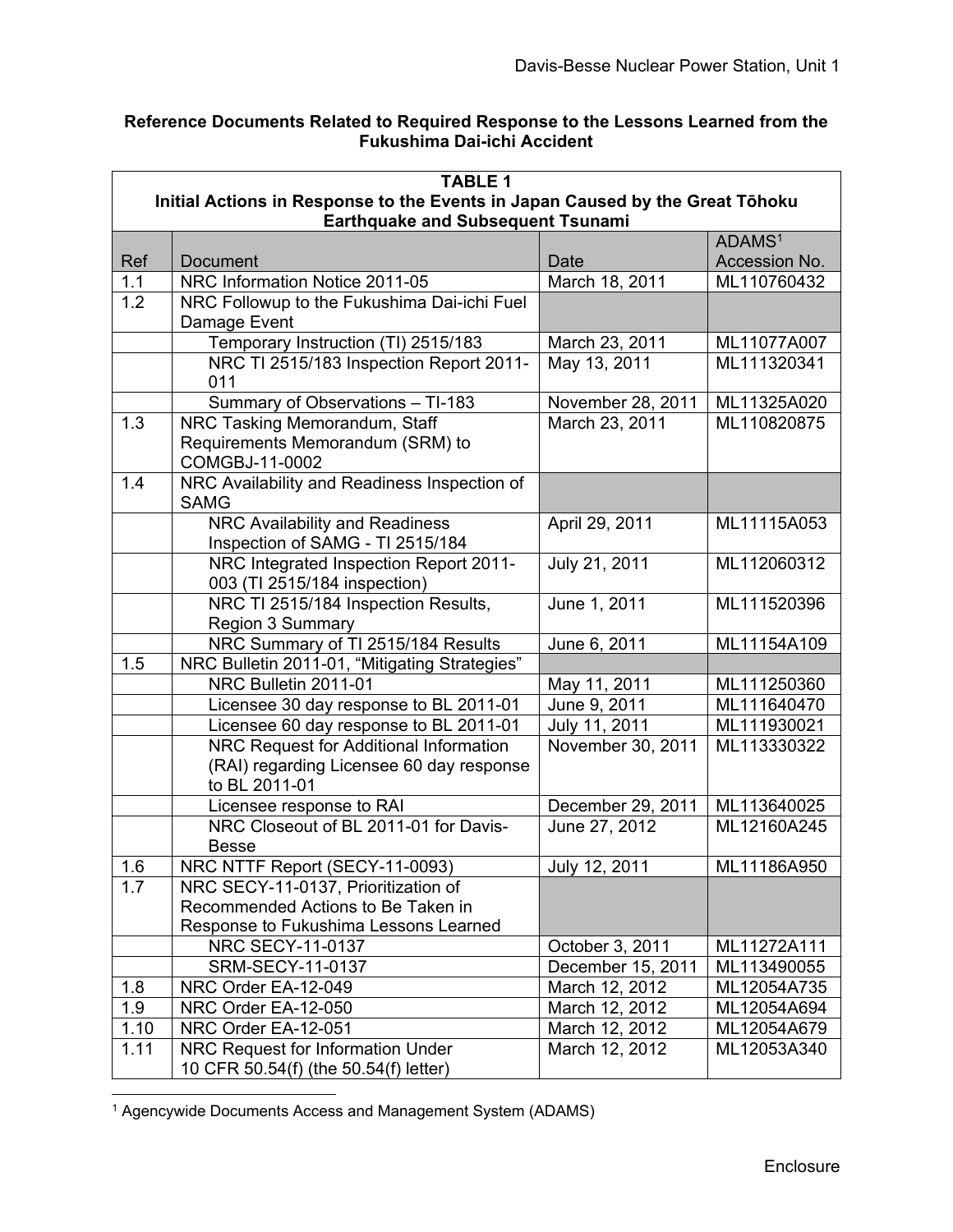| <b>TABLE 1</b> |                                                                                                                                                                          |                   |                    |
|----------------|--------------------------------------------------------------------------------------------------------------------------------------------------------------------------|-------------------|--------------------|
|                | Initial Actions in Response to the Events in Japan Caused by the Great Tōhoku<br><b>Earthquake and Subsequent Tsunami</b>                                                |                   |                    |
|                |                                                                                                                                                                          |                   | ADAMS <sup>1</sup> |
| Ref            | <b>Document</b>                                                                                                                                                          | Date              | Accession No.      |
| 1.12           | NRC Order EA-13-109                                                                                                                                                      | June 6, 2013      | ML13143A321        |
| 1.13           | NRC SECY-16-0142, "Draft Final Rule:<br>Mitigation of Beyond-Design-Basis Events"                                                                                        | December 15, 2016 | ML16301A005        |
| 1.14           | SRM-M190124A: Affirmation Session-SECY-<br>16-0142: Final Rule: Mitigation of Beyond-<br>Design-Basis Events (RIN 3150-AJ49) -<br>Package                                | January 24, 2019  | ML19023A038        |
| 1.15           | Final Rule: Mitigation of Beyond-Design-<br><b>Basis Events (Package)</b>                                                                                                | August 9, 2019    | ML19058A006        |
| 1.16           | Regulatory Guide 1.226, Revision 0, Flexible<br>Mitigation Strategies for Beyond-Design-Basis<br>Events                                                                  | June 30, 2019     | ML19058A012        |
| 1.17           | Regulatory Guide 1.227, Revision 0, Wide<br>Range Spent Fuel Pool Level Instrumentation                                                                                  | June 30, 2019     | ML19058A013        |
| 1.18           | NRC Staff Preliminary Process for Treatment<br>of Reevaluated Seismic and Flooding Hazard<br>Information in Backfit Determinations                                       | February 14, 2019 | ML19037A443        |
| 1.19           | Category 3 Public Meeting to Discuss Staff's<br>Preliminary Process for Treatment of<br>Reevaluated Seismic and Flooding Hazard<br>Information in Backfit Determinations | February 14, 2019 | ML19052A511        |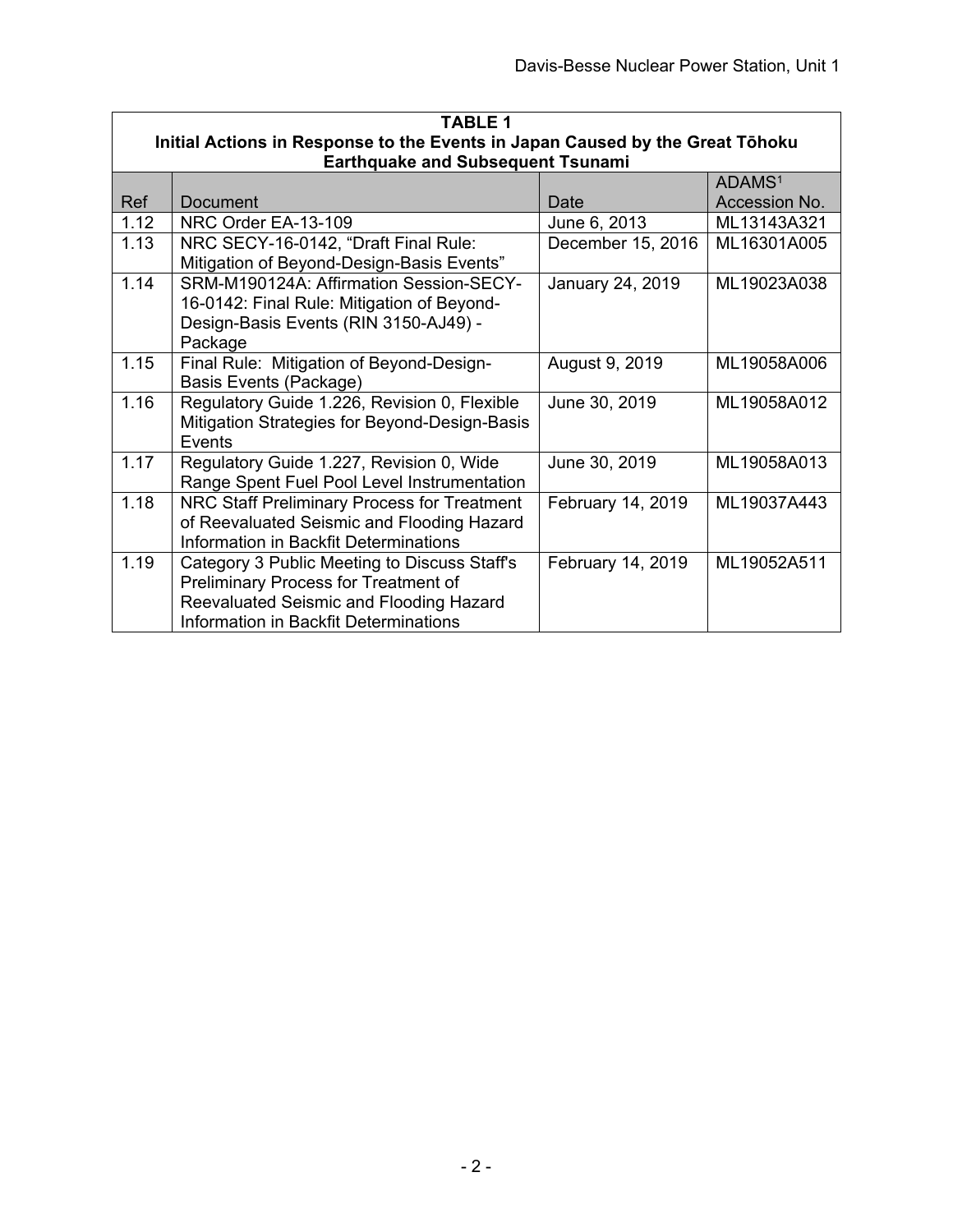| <b>TABLE 2</b> |                                                                                    |                   |               |  |
|----------------|------------------------------------------------------------------------------------|-------------------|---------------|--|
|                | Order Modifying Licenses with Regard to Requirements for Mitigation Strategies for |                   |               |  |
|                | Beyond-Design-Basis External Events - EA-12-049                                    |                   |               |  |
|                |                                                                                    |                   | <b>ADAMS</b>  |  |
| Ref            | Document                                                                           | Date              | Accession No. |  |
| 2.1            | Guidance for Compliance with EA-12-049 -<br>Diverse and Flexible Coping Strategies |                   |               |  |
|                | (FLEX)                                                                             |                   |               |  |
|                | Industry Guidance on Diverse and Flexible                                          | August 21, 2012   | ML12242A378   |  |
|                | Coping Strategies (FLEX) NEI 12-06,                                                |                   |               |  |
|                | Revision 0                                                                         |                   |               |  |
|                | NRC endorsement of NEI 12-06, Revision                                             | August 29, 2012   | ML12229A174   |  |
|                | 0 - JLD-ISG-2012-01, Revision 0                                                    |                   |               |  |
|                | Industry Guidance on Diverse and Flexible                                          | December 2015     | ML16005A625   |  |
|                | Coping Strategies (FLEX) NEI 12-06,                                                |                   |               |  |
|                | <b>Revision 2</b>                                                                  |                   |               |  |
|                | NRC endorsement of NEI 12-06, Revision                                             | January 22, 2016  | ML15357A163   |  |
|                | 2 - JLD-ISG-2012-01, Revision 1                                                    |                   |               |  |
| 2.2            | Licensee Overall Integrated Plan (OIP)                                             |                   |               |  |
|                | Licensee OIP submittal                                                             | February 27, 2013 | ML13064A243   |  |
|                | OIP 1st six month status report                                                    | August 26, 2013   | ML13238A260   |  |
|                | OIP 2nd six month status report                                                    | February 27, 2014 | ML14058A666   |  |
|                | OIP 3rd six month status report                                                    | August 28, 2014   | ML14240A285   |  |
|                | OIP 4th six month status report                                                    | February 26, 2015 | ML15057A398   |  |
|                | OIP 5th six month status report                                                    | August 27, 2015   | ML15239A290   |  |
|                | OIP 6th six month status report                                                    | February 26, 2016 | ML16057A103   |  |
| 2.3            | NRC Interim Staff Evaluation (ISE) of OIP                                          | February 21, 2014 | ML14007A670   |  |
| 2.4            | NRC audit of EA-12-049 OIP                                                         |                   |               |  |
|                | NRC Notification of Audit of EA-12-049                                             | August 28, 2013   | ML13234A503   |  |
|                | NRC Site-Specific Audit Plan                                                       | October 14, 2015  | ML15286A294   |  |
|                | <b>NRC Audit Report</b>                                                            | February 8, 2016  | ML16019A367   |  |
| 2.5            | Licensee Compliance Letter for EA-12-049                                           | September 23,     | ML16267A471   |  |
|                | and Final Integrated Plan (FIP)                                                    | 2016              |               |  |
| 2.6            | NRC Safety Evaluation (SE) of                                                      | January 31, 2017  | ML17017A340   |  |
|                | Implementation of EA-12-049                                                        |                   |               |  |
| 2.7            | NRC Inspection of Licensee Responses to                                            |                   |               |  |
|                | EA-12-049, EA-12-051, and Emergency<br>Preparedness Information                    |                   |               |  |
|                | NRC TI 2515/191, Revision 1                                                        | December 23, 2015 | ML15257A188   |  |
|                | NRC TI 2515/191 Inspection Report 2017-                                            | May 23, 2017      | ML17143A342   |  |
|                | 008                                                                                |                   |               |  |
| 2.8            | <b>Industry White Paper - National SAFER</b>                                       | September 11,     | ML14259A221   |  |
|                | <b>Response Centers (NSRC)</b>                                                     | 2014              |               |  |
| 2.9            | <b>NRC Staff Assessment of NSRCs</b>                                               | September 26,     | ML14265A107   |  |
|                |                                                                                    | 2014              |               |  |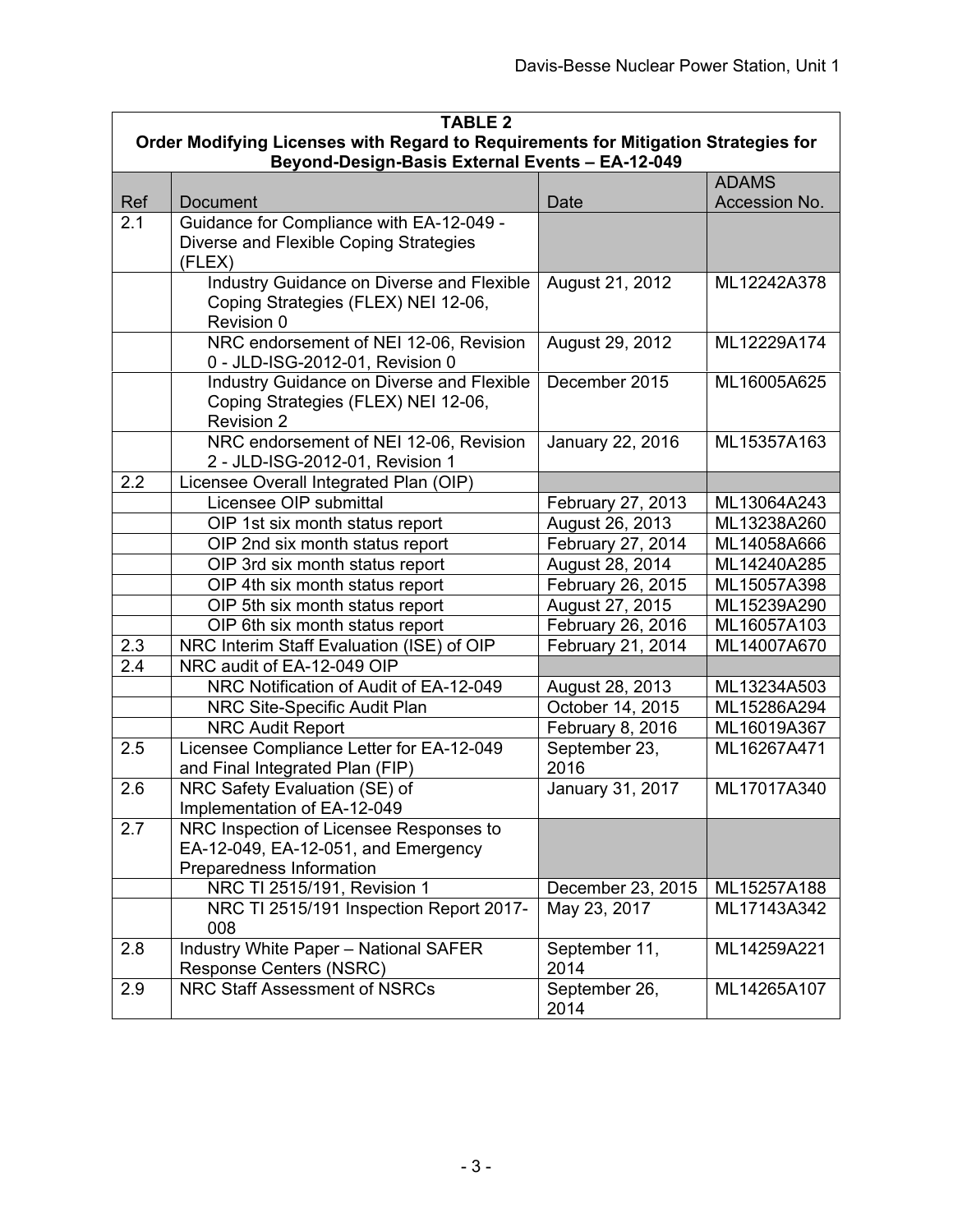| <b>TABLE 2</b><br>Order Modifying Licenses with Regard to Requirements for Mitigation Strategies for<br>Beyond-Design-Basis External Events - EA-12-049 |                                                                                        |                         |               |
|---------------------------------------------------------------------------------------------------------------------------------------------------------|----------------------------------------------------------------------------------------|-------------------------|---------------|
|                                                                                                                                                         |                                                                                        |                         | <b>ADAMS</b>  |
| Ref                                                                                                                                                     | Document                                                                               | Date                    | Accession No. |
| 2.10                                                                                                                                                    | NRC Inspection of Implementation of                                                    |                         |               |
|                                                                                                                                                         | EA-12-049 Regarding the use of NSRC                                                    |                         |               |
|                                                                                                                                                         | NRC Inspection Procedure (IP) 43006                                                    | September 30,<br>2016   | ML16273A318   |
|                                                                                                                                                         | NRC Vendor Inspection of the Phoenix<br>NSRC Report No. 99901013/2016-201              | <b>January 12, 2017</b> | ML17012A186   |
|                                                                                                                                                         | NRC Vendor Inspection of the Memphis<br>NSRC Report No. 99901013/2017-201              | May 5, 2017             | ML17117A576   |
| 2.11                                                                                                                                                    | Addenda I and II to industry NSRC white<br>paper                                       | May 24, 2018            | ML18150A658   |
| 2.12                                                                                                                                                    | NRC Updated Staff Assessment of NSRCs                                                  | September 20,<br>2018   | ML18157A014   |
| <b>NA</b>                                                                                                                                               | NRC approval of relaxation request of the<br>schedule requirements for Order EA-12-049 | July 25, 2016           | ML16193A383   |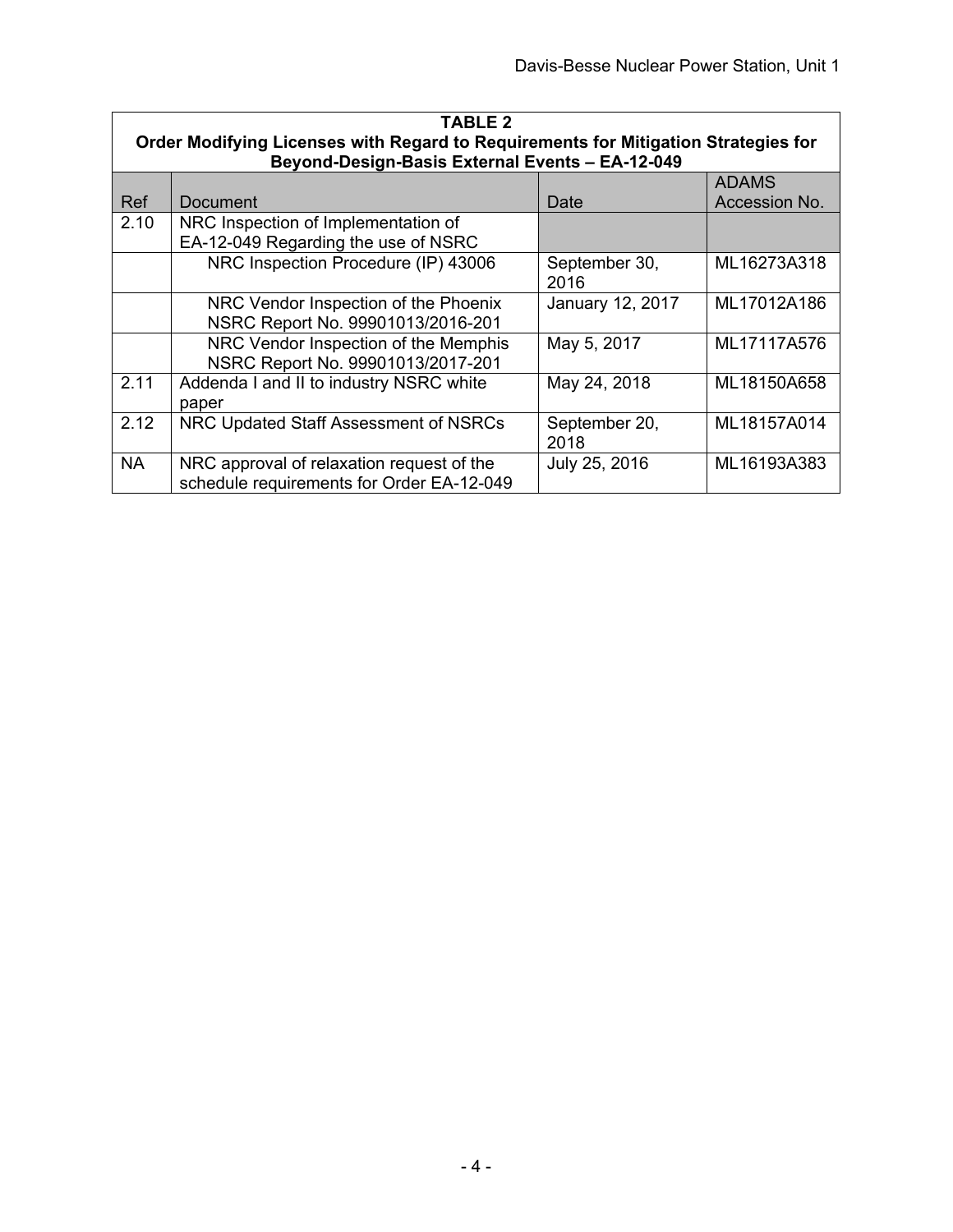|     | <b>TABLE 3</b>                                                                     |                   |               |  |
|-----|------------------------------------------------------------------------------------|-------------------|---------------|--|
|     | Order Modifying Licenses with Regard to Reliable Spent Fuel Pool Instrumentation - |                   |               |  |
|     | EA-12-051                                                                          |                   | <b>ADAMS</b>  |  |
| Ref | <b>Document</b>                                                                    | <b>Date</b>       | Accession No. |  |
| 3.1 | Guidance for Compliance with EA-12-051 -                                           |                   |               |  |
|     | Spent Fuel Pool Instrumentation (SFPI)                                             |                   |               |  |
|     | Industry Guidance for Compliance with                                              | August 2012       | ML12240A307   |  |
|     | EA-12-051 - NEI 12-02, Revision 1                                                  |                   |               |  |
|     | NRC endorsement of NEI 12-02, Revision                                             | August 29, 2012   | ML12221A339   |  |
|     | 1 - JLD-ISG-2012-03, Revision 0                                                    |                   |               |  |
| 3.2 | Licensee OIP                                                                       |                   |               |  |
|     | Licensee OIP                                                                       | February 27, 2013 | ML13059A495   |  |
|     | OIP 1st six month status report                                                    | August 26, 2013   | ML13238A259   |  |
|     | OIP 2nd six month status report                                                    | February 27, 2014 | ML14058A665   |  |
|     | OIP 3rd six month status report                                                    | August 28, 2014   | ML14240A230   |  |
|     | OIP 4th six month status report                                                    | February 26, 2015 | ML15057A396   |  |
|     | OIP 5th six month status report                                                    | August 18, 2015   | ML15230A202   |  |
|     | OIP 6th six month status report                                                    | February 9, 2016  | ML16041A070   |  |
| 3.3 | NRC ISE of OIP                                                                     | December 11, 2013 | ML13340A130   |  |
| 3.4 | NRC Audit of EA-12-051                                                             |                   |               |  |
|     | NRC Notification of Audit of EA-12-051                                             | March 26, 2014    | ML14083A620   |  |
|     | NRC Audit Report of Westinghouse SFPI                                              | August 18, 2014   | ML14211A346   |  |
|     | design specifications                                                              |                   |               |  |
|     | NRC Site-Specific Audit Plan                                                       | October 14, 2015  | ML15286A294   |  |
|     | <b>NRC Audit Report</b>                                                            | February 8, 2016  | ML16019A367   |  |
| 3.5 | Licensee Compliance Letter for EA-12-051                                           | June 24, 2016     | ML16176A244   |  |
| 3.6 | NRC SE of Implementation of EA-12-051                                              | January 31, 2017  | ML17017A340   |  |
| 3.7 | NRC Inspection of Licensee Responses to                                            |                   |               |  |
|     | EA-12-049, EA-12-051, and Emergency                                                |                   |               |  |
|     | Preparedness Information                                                           |                   |               |  |
|     | NRC TI 2515/191, Revision 1                                                        | December 23, 2015 | ML15257A188   |  |
|     | NRC TI 2515/191 Inspection Report 2017-                                            | May 23, 2017      | ML17143A342   |  |
|     | 008                                                                                |                   |               |  |

Note: Table 4 relates to the Hardened Containment Vent System and is not applicable to Davis-Besse.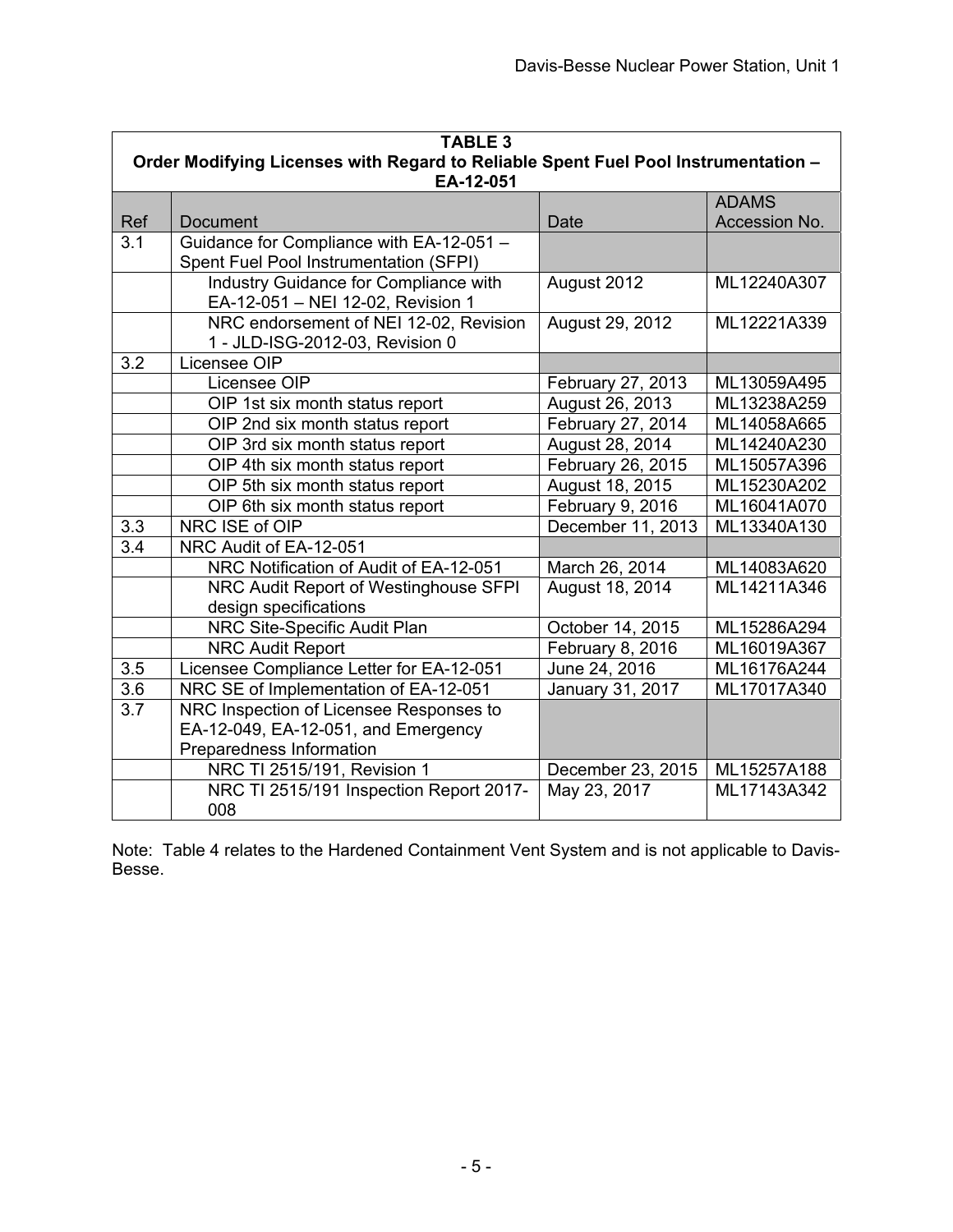| <b>TABLE 5</b>                                                                                                                                              |                                                                                                                                                   |                                   |               |
|-------------------------------------------------------------------------------------------------------------------------------------------------------------|---------------------------------------------------------------------------------------------------------------------------------------------------|-----------------------------------|---------------|
| Request for Information Under Title 10 of the Code of Federal Regulations, Section<br>50.54(f), Enclosure 1: Recommendation 2.1 Seismic Hazard Reevaluation |                                                                                                                                                   |                                   |               |
|                                                                                                                                                             |                                                                                                                                                   |                                   | <b>ADAMS</b>  |
| Ref                                                                                                                                                         | <b>Document</b>                                                                                                                                   | Date                              | Accession No. |
|                                                                                                                                                             | <b>Guidance Documents</b>                                                                                                                         |                                   |               |
| 5.1                                                                                                                                                         | Screening, Prioritization and Implementation<br>Details (SPID)                                                                                    |                                   |               |
|                                                                                                                                                             | Industry Guidance (SPID) -<br>EPRI 1025287                                                                                                        | November 2012                     | ML12333A170   |
|                                                                                                                                                             | NRC letter endorsing SPID                                                                                                                         | February 15, 2013                 | ML12319A074   |
| 5.2                                                                                                                                                         | NRC guidance for performing a Seismic<br>Margin Assessment (SMA) -<br>JLD-ISG-2012-04                                                             | November 16, 2012                 | ML12286A029   |
| 5.3                                                                                                                                                         | <b>Expedited Seismic Evaluation Process</b><br>(ESEP)                                                                                             |                                   |               |
|                                                                                                                                                             | Industry Letter - Proposed path forward<br>for NTTF Recommendation 2.1: Seismic                                                                   | April 9, 2013                     | ML13101A345   |
|                                                                                                                                                             | Industry Guidance (ESEP) - EPRI<br>3002000704                                                                                                     | April 2013                        | ML13102A142   |
|                                                                                                                                                             | NRC letter endorsing the ESEP approach.<br>Extension of ESEP due date to 3/31/14 for<br>Central and Eastern U.S. (CEUS) sites                     | May 7, 2013                       | ML13106A331   |
| 5.4                                                                                                                                                         | Industry letter on relay chatter review                                                                                                           | October 3, 2013                   | ML13281A308   |
| $\overline{5.5}$                                                                                                                                            | NRC letter with guidance on the content of<br>seismic reevaluation submittals (includes<br>operability and reportability discussions)             | February 20, 2014                 | ML14030A046   |
| 5.6                                                                                                                                                         | Industry letter on seismic risk evaluations for<br><b>CEUS plants</b>                                                                             | March 12, 2014                    | ML14083A596   |
| 5.7                                                                                                                                                         | NRC background paper - Probabilistic seismic<br>hazard analysis                                                                                   | May 20, 2014                      | ML14140A648   |
|                                                                                                                                                             | <b>Seismic Hazard Screening Report (SHSR)</b>                                                                                                     |                                   |               |
| 5.8                                                                                                                                                         | <b>Licensee SHSR</b>                                                                                                                              |                                   |               |
|                                                                                                                                                             | 1.5 year partial response                                                                                                                         | September 11,<br>2013             | ML13254A312   |
|                                                                                                                                                             | <b>SHSR Package</b>                                                                                                                               | March 31, 2014                    | ML14090A143   |
| 5.9                                                                                                                                                         | NRC Staff Assessment of Reevaluated<br>Seismic Hazard Information                                                                                 | August 25, 2015                   | ML15230A289   |
|                                                                                                                                                             | <b>Screening and Prioritization Results</b>                                                                                                       |                                   |               |
| 5.10                                                                                                                                                        | NRC Letter - Seismic screening and                                                                                                                |                                   |               |
|                                                                                                                                                             | prioritization results<br>Central and Eastern US (CEUS) plants                                                                                    | May 9, 2014                       | ML14111A147   |
|                                                                                                                                                             | Western US (WUS) plants                                                                                                                           |                                   | ML15113B344   |
|                                                                                                                                                             | Screening based on IPEEE results                                                                                                                  | May 13, 2015<br>November 21, 2014 | ML14246A428   |
| 5.11                                                                                                                                                        | NRC Letter - Updated seismic screening and                                                                                                        |                                   | ML14258A043   |
|                                                                                                                                                             | prioritization results                                                                                                                            | October 3, 2014                   |               |
| 5.12                                                                                                                                                        | NRC letter regarding development of Seismic<br>Risk Evaluations - suitability of updated<br>seismic hazard information for further<br>assessments | December 10, 2014                 | ML14307B707   |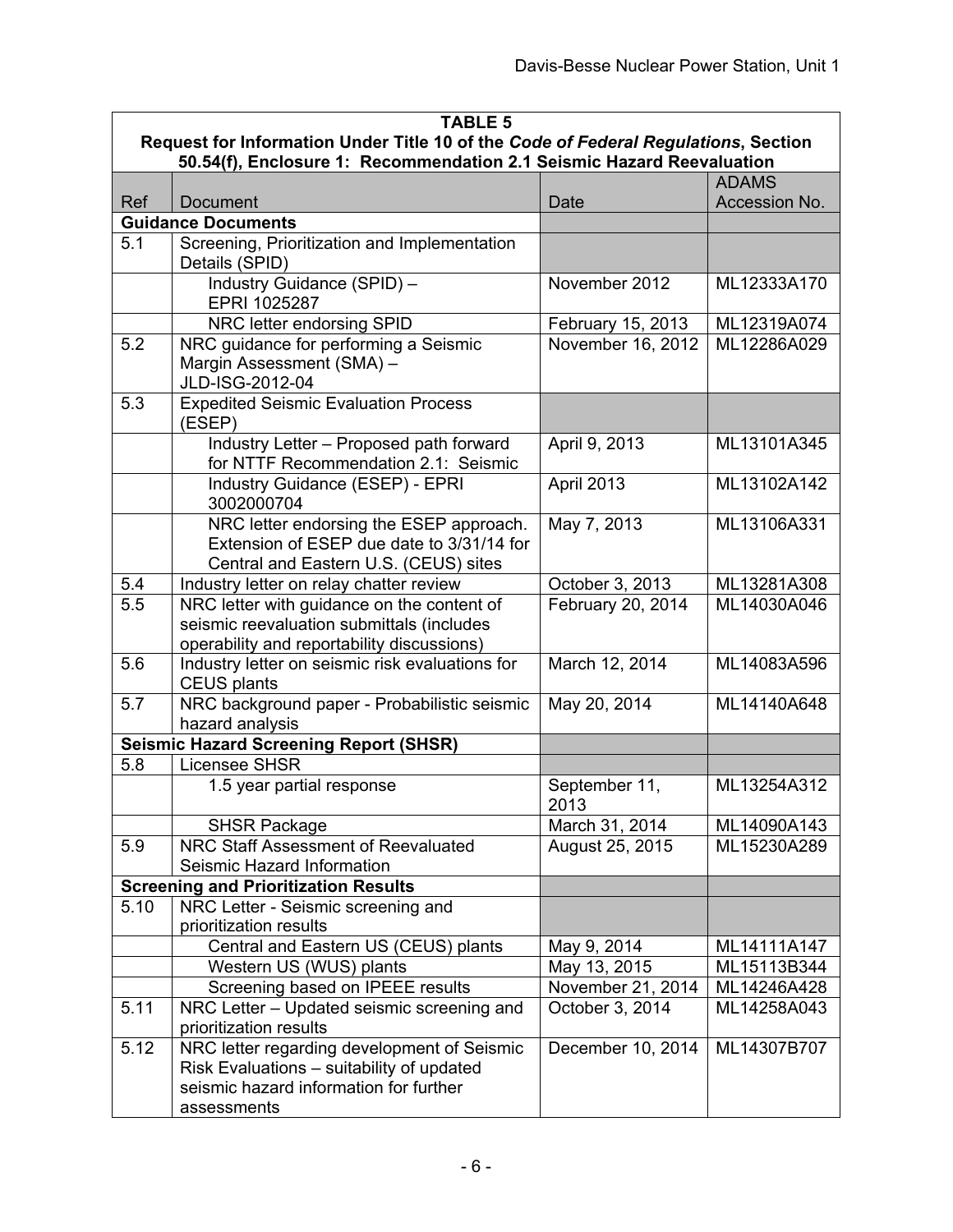| <b>TABLE 5</b>     |                                                                                                                                                             |                   |               |  |
|--------------------|-------------------------------------------------------------------------------------------------------------------------------------------------------------|-------------------|---------------|--|
|                    | Request for Information Under Title 10 of the Code of Federal Regulations, Section<br>50.54(f), Enclosure 1: Recommendation 2.1 Seismic Hazard Reevaluation |                   |               |  |
|                    |                                                                                                                                                             |                   | <b>ADAMS</b>  |  |
| Ref                | Document                                                                                                                                                    | Date              | Accession No. |  |
| $\overline{5.13}$  | <b>ESEP Submittal and Evaluation</b>                                                                                                                        |                   |               |  |
|                    | Licensee ESEP Submittal Package                                                                                                                             | December 19, 2014 | ML14353A058   |  |
|                    | NRC Response Letter for the ESEP                                                                                                                            | October 19, 2015  | ML15273A237   |  |
|                    | Submittal                                                                                                                                                   |                   |               |  |
|                    | <b>Additional Guidance Documents</b>                                                                                                                        |                   |               |  |
| 5.14               | <b>High Frequency Program Application</b>                                                                                                                   |                   |               |  |
|                    | Guidance                                                                                                                                                    |                   |               |  |
|                    | <b>Industry High Frequency Application</b>                                                                                                                  | July 30, 2015     | ML15223A095   |  |
|                    | Guidance - EPRI 3002004396                                                                                                                                  |                   |               |  |
|                    | NRC letter endorsing High Frequency                                                                                                                         | September 17,     | ML15218A569   |  |
|                    | <b>Application Guidance</b>                                                                                                                                 | 2015              |               |  |
| 5.15               | Spent Fuel Pool (SFP) Evaluation Guidance                                                                                                                   |                   |               |  |
|                    | Industry SFP evaluation guidance -                                                                                                                          | February 23, 2016 | ML16055A017   |  |
|                    | EPRI 3002007148                                                                                                                                             |                   |               |  |
|                    | NRC letter endorsing SFP evaluation                                                                                                                         | March 17, 2016    | ML15350A158   |  |
|                    | guidance                                                                                                                                                    |                   |               |  |
| 5.16               | NRC Letter - Treatment of Seismic and                                                                                                                       | September 29,     | ML15127A401   |  |
|                    | Flooding Hazard Reevaluations in the Design                                                                                                                 | 2015              |               |  |
| 5.17               | and Licensing Basis<br><b>Phase 2 Decisionmaking Guidance</b>                                                                                               |                   |               |  |
|                    | NRC Guidance for Regulatory                                                                                                                                 | September 21,     | ML16237A103   |  |
|                    | Decisionmaking of reevaluated flooding                                                                                                                      | 2016              |               |  |
|                    | and seismic hazards                                                                                                                                         |                   |               |  |
|                    | Revision 1 of the Phase 2 guidance                                                                                                                          | March 2, 2020     | ML20043D958   |  |
|                    | <b>Final Determinations of Required Seismic</b>                                                                                                             |                   |               |  |
| <b>Evaluations</b> |                                                                                                                                                             |                   |               |  |
| 5.18               | NRC Final Determination of Required Seismic                                                                                                                 | October 27, 2015  | ML15194A015   |  |
|                    | Evaluations                                                                                                                                                 |                   |               |  |
| 5.19               | Licensee Required Seismic Evaluation                                                                                                                        |                   |               |  |
|                    | <b>Submittals</b>                                                                                                                                           |                   |               |  |
|                    | <b>High Frequency Confirmation</b>                                                                                                                          | August 2, 2017    | ML17214A639   |  |
|                    | <b>SFP Evaluation</b>                                                                                                                                       | December 9, 2016  | ML16344A010   |  |
| 5.20               | Audit plan of seismic evaluations submittals                                                                                                                | July 6, 2017      | ML17177A446   |  |
| 5.21               | <b>NRC Staff Assessment of Seismic</b>                                                                                                                      |                   |               |  |
|                    | Evaluations                                                                                                                                                 |                   |               |  |
|                    | <b>High Frequency Confirmation</b>                                                                                                                          | August 22, 2017   | ML17230A289   |  |
|                    | <b>SFP Evaluation</b>                                                                                                                                       | January 12, 2017  | ML16355A166   |  |
| 5.22               | NRC Treatment of Reevaluated Seismic                                                                                                                        | July 3, 2019      | ML19140A307   |  |
|                    | Hazard Information (seismic binning letter)                                                                                                                 |                   |               |  |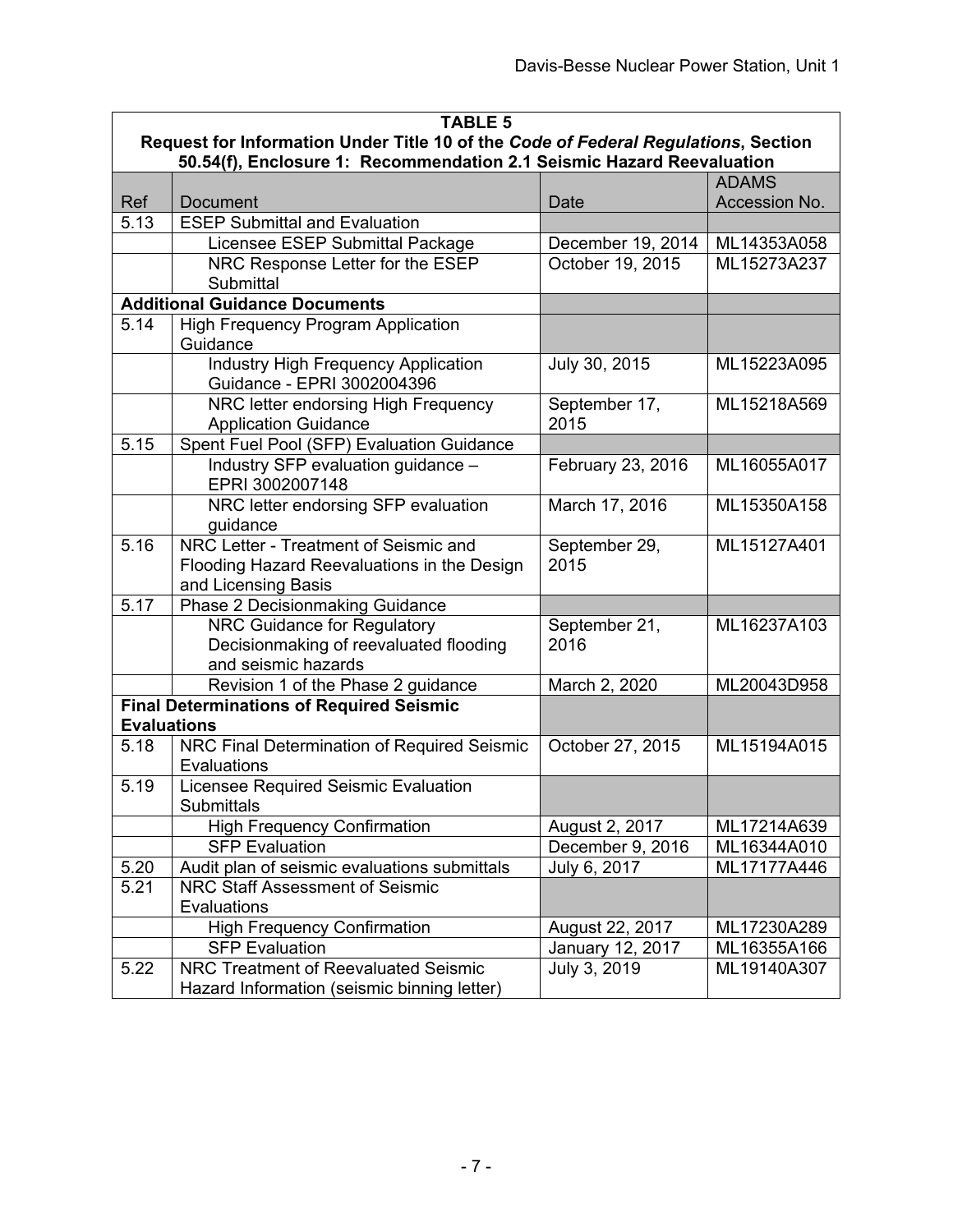| <b>TABLE 6</b>                                                                     |                                                                                                                                                                |                   |               |
|------------------------------------------------------------------------------------|----------------------------------------------------------------------------------------------------------------------------------------------------------------|-------------------|---------------|
| Request for Information Under Title 10 of the Code of Federal Regulations, Section |                                                                                                                                                                |                   |               |
|                                                                                    | 50.54(f), Enclosure 2: Recommendation 2.1 Flooding Hazard Reevaluation                                                                                         |                   |               |
|                                                                                    |                                                                                                                                                                |                   | <b>ADAMS</b>  |
| Ref                                                                                | <b>Document</b>                                                                                                                                                | Date              | Accession No. |
|                                                                                    | <b>Initial Guidance Documents</b>                                                                                                                              |                   |               |
| 6.1                                                                                | NRC prioritization of plants for completing<br>flood hazard reevaluations                                                                                      | May 11, 2012      | ML12097A509   |
| 6.2                                                                                | NRC guidance for performing an integrated<br>assessment (IA) for external flooding<br>(JLD-ISG-2012-05)                                                        | November 30, 2012 | ML12311A214   |
| 6.3                                                                                | NRC letter to industry describing when an IA<br>is expected                                                                                                    | December 3, 2012  | ML12326A912   |
| 6.4                                                                                | NRC guidance for performing a tsunami,<br>surge, or seiche hazard assessment<br>(JLD-ISG-2012-06)                                                              | January 4, 2013   | ML12314A412   |
| 6.5                                                                                | NRC letter to industry with guidance on the<br>content of flooding reevaluation submittals                                                                     | March 1, 2013     | ML13044A561   |
| 6.6                                                                                | NRC guidance for assessing flooding hazards<br>due to dam failure (JLD-ISG-2013-01)                                                                            | July 29, 2013     | ML13151A153   |
|                                                                                    | <b>Flood Hazard Reevaluation Report (FHRR)</b>                                                                                                                 |                   |               |
| 6.7                                                                                | <b>Licensee FHRR</b>                                                                                                                                           |                   |               |
|                                                                                    | <b>FHRR</b> submittal                                                                                                                                          | March 11, 2014    | ML14070A108   |
|                                                                                    | <b>FHRR</b> supplement                                                                                                                                         | July 17, 2014     | ML14198A400   |
|                                                                                    | Local intense precipitation analysis<br>correction                                                                                                             | February 25, 2015 | ML15057A023   |
| 6.8                                                                                | <b>FHRR Regulatory Audit</b>                                                                                                                                   |                   |               |
|                                                                                    | NRC FHRR Site-Specific Audit Plan                                                                                                                              | July 6, 2015      | ML15181A011   |
|                                                                                    | NRC FHRR Audit Report                                                                                                                                          | May 24, 2016      | ML16134A695   |
| 6.9                                                                                | NRC Inspection of licensee interim actions (if<br>applicable)                                                                                                  |                   |               |
|                                                                                    | NRC TI 2515/190, Inspection of proposed<br>interim actions as a result of FHRR                                                                                 | August 30, 2013   | ML13217A436   |
|                                                                                    | NRC integrated inspection report 2014-<br>005 - TI 2515/190 inspection results                                                                                 | January 28, 2015  | ML15028A034   |
| 6.10                                                                               | NRC Interim Staff Response to Reevaluated<br><b>Flood Hazards</b>                                                                                              | September 3, 2015 | ML15239B212   |
| 6.11                                                                               | NRC Staff Assessment of FHRR                                                                                                                                   | December 14, 2016 | ML16323A236   |
|                                                                                    | <b>Modified Approach to Flood Hazard Reevaluations</b>                                                                                                         |                   |               |
| 6.12                                                                               | NRC extension of due dates for IA reports                                                                                                                      | November 21, 2014 | ML14303A465   |
| 6.13                                                                               | NRC COMSECY-14-0037, "Integration of<br>Mitigating Strategies for Beyond-Design-Basis<br>External Events and the Reevaluat[i]on of<br><b>Flooding Hazards"</b> | November 21, 2014 | ML14309A256   |
| 6.14                                                                               | NRC SRM for COMSECY-14-0037                                                                                                                                    | March 30, 2015    | ML15089A236   |
| 6.15                                                                               | NRC letter on second extension of due date                                                                                                                     | May 26, 2015      | ML15112A051   |
|                                                                                    | for flooding IA reports                                                                                                                                        |                   |               |
| 6.16                                                                               | NRC COMSECY-15-0019 "Closure Plan for<br>the Reevaluation of Flooding Hazards"                                                                                 | June 30, 2015     | ML15153A104   |
| 6.17                                                                               | NRC SRM-COMSECY-15-0019                                                                                                                                        | July 28, 2015     | ML15209A682   |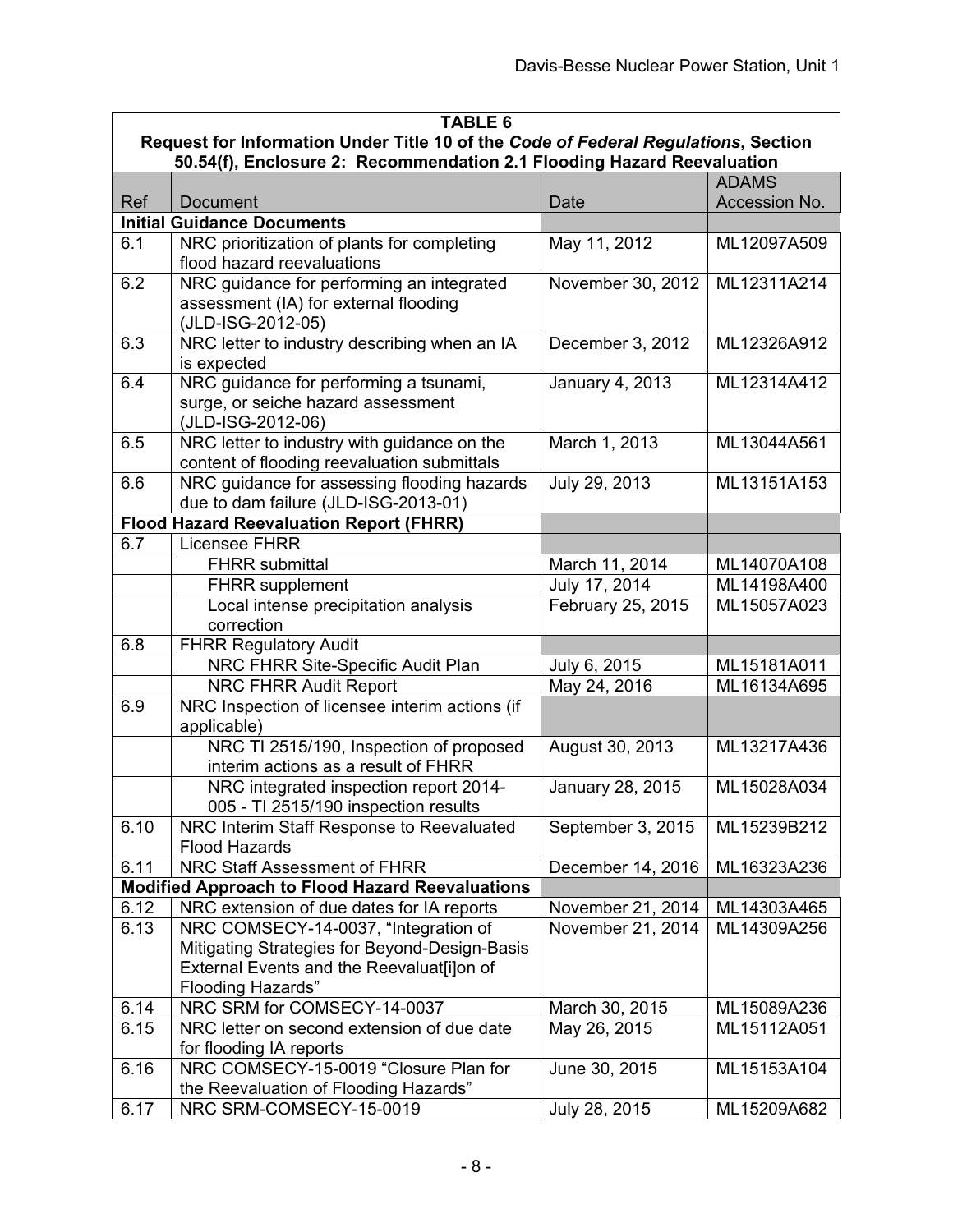|      | <b>TABLE 6</b>                                                                     |                   |               |  |
|------|------------------------------------------------------------------------------------|-------------------|---------------|--|
|      | Request for Information Under Title 10 of the Code of Federal Regulations, Section |                   |               |  |
|      | 50.54(f), Enclosure 2: Recommendation 2.1 Flooding Hazard Reevaluation             |                   |               |  |
|      |                                                                                    |                   | <b>ADAMS</b>  |  |
| Ref  | <b>Document</b>                                                                    | Date              | Accession No. |  |
| 6.18 | NRC letter describing the graded approach to                                       | September 1, 2015 | ML15174A257   |  |
|      | flood hazard reevaluation directed by                                              |                   |               |  |
|      | SRM-COMSECY-14-0037                                                                |                   |               |  |
| 6.19 | <b>Flooding Assessment Guidance</b>                                                |                   |               |  |
|      | NEI 16-05, "External Flooding Assessment                                           | <b>June 2016</b>  | ML16165A178   |  |
|      | Guidelines"                                                                        |                   |               |  |
|      | NRC endorsement of NEI 16-05 -<br>JLD-ISG-2016-01                                  | July 11, 2016     | ML16162A301   |  |
| 6.20 | Licensee Focused Evaluation submittal                                              | July 11, 2017     | ML17192A069   |  |
| 6.21 | NRC Staff Assessment of Focused Evaluation                                         | October 10, 2019  | ML19255H099   |  |
| 6.22 | NRC Generic FE and IA Regulatory Audit                                             | July 18, 2017     | ML17192A452   |  |
|      | Plan                                                                               |                   |               |  |
| 6.23 | NRC Letter - Treatment of Seismic and                                              | September 29,     | ML15127A401   |  |
|      | Flooding Hazard Reevaluations in the Design                                        | 2015              |               |  |
|      | and Licensing Basis                                                                |                   |               |  |
| 6.24 | Phase 2 Decisionmaking Guidance                                                    |                   |               |  |
|      | <b>NRC Guidance for Regulatory</b>                                                 | September 21,     | ML16237A103   |  |
|      | Decisionmaking of reevaluated flooding                                             | 2016              |               |  |
|      | and seismic hazards                                                                |                   |               |  |
|      | Revision 1 of the Phase 2 guidance                                                 | March 2, 2020     | ML20043D958   |  |
| 6.25 | NRC Treatment of Reevaluated Flooding                                              | August 20, 2019   | ML19067A247   |  |
|      | Hazard Information (flooding binning letter)                                       |                   |               |  |
| 6.26 | Licensee request to defer NRC review of FE                                         | October 30, 2018  | ML18303A092   |  |
| 6.27 | NRC approval of deferral of FE review                                              | March 4, 2019     | ML19031C930   |  |
| 6.28 | Licensee notification of intent to continue to                                     | July 26, 2019     | ML19207A097   |  |
|      | operate Davis-Besse                                                                |                   |               |  |
| 6.29 | Licensee request for NRC restart of FE review                                      | August 28, 2019   | ML19240A387   |  |
| 6.30 | NRC acknowledgment of request to restart FE                                        | September 9, 2019 | ML19248B606   |  |
|      | review                                                                             |                   |               |  |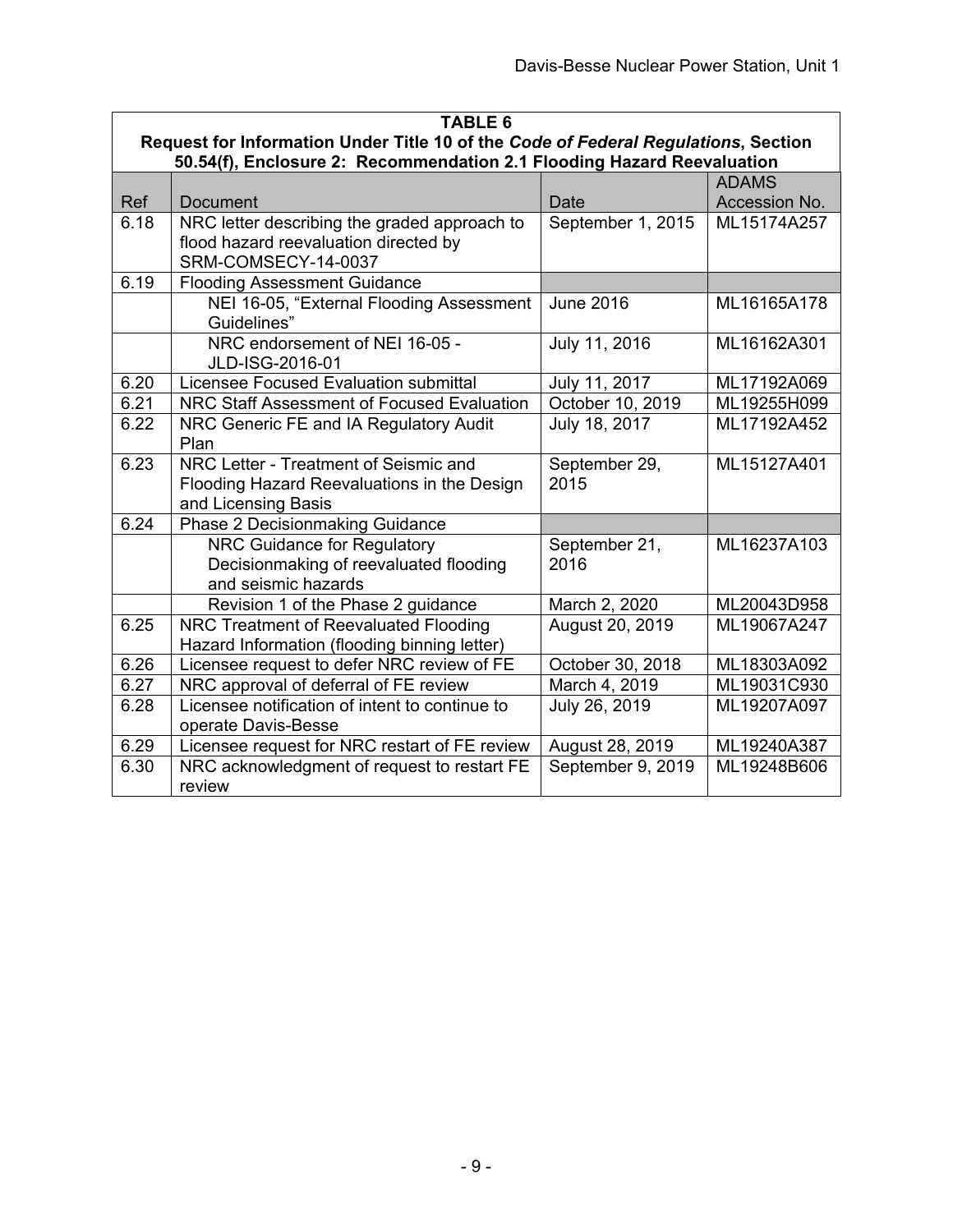| <b>TABLE 7</b> |                                                |                   |               |
|----------------|------------------------------------------------|-------------------|---------------|
|                | <b>Mitigating Strategies Assessments (MSA)</b> |                   |               |
|                |                                                |                   | <b>ADAMS</b>  |
| Ref            | Document                                       | Date              | Accession No. |
| 7.1            | NRC COMSECY-14-0037, Integration of            | November 21, 2014 | ML14309A256   |
|                | Mitigating Strategies with Hazard              |                   |               |
|                | Reevaluations                                  |                   |               |
| 7.2            | NRC SRM-COMSECY-14-0037                        | March 30, 2015    | ML15089A236   |
| 7.3            | NRC COMSECY-15-0019, Closure Plan for          | June 30, 2015     | ML15153A104   |
|                | <b>Flooding Hazard Reevaluations</b>           |                   |               |
| 7.4            | NRC SRM-COMSECY-15-0019                        | July 28, 2015     | ML15209A682   |
| 7.5            | <b>Process for Mitigating Strategies</b>       |                   |               |
|                | Assessments (MSA)                              |                   |               |
|                | Industry Guidance for performing MSAs -        | December 2015     | ML16005A625   |
|                | NEI 12-06, Revision 2, including               |                   |               |
|                | Appendices E, G, & H                           |                   |               |
|                | NRC endorsement of NEI 12-06, Revision         | January 22, 2016  | ML15357A163   |
|                | 2 - JLD-ISG-2012-01, Revision 1                |                   |               |
|                | Industry Guidance for performing MSAs -        | December 12, 2016 | ML16354B416   |
|                | NEI 12-06, Revision 4                          |                   |               |
|                | NRC endorsement of NEI 12-06, Revision         | February 8, 2017  | ML17005A182   |
|                | 4 - JLD-ISG-2012-01, Revision 2                |                   |               |
| 7.6            | Licensee's MSA submittal - Flooding            | December 12, 2016 | ML16348A010   |
| 7.7            | NRC Staff Assessment of MSA - Flooding         | April 12, 2017    | ML17086A499   |
| 7.8            | Licensee's MSA submittal - Seismic             | August 9, 2017    | ML17221A234   |
| 7.9            | NRC Staff Assessment of MSA - Seismic          | October 23, 2017  | ML17283A419   |
| 7.10           | NRC MSA Audit Plan                             | December 5, 2016  | ML16259A189   |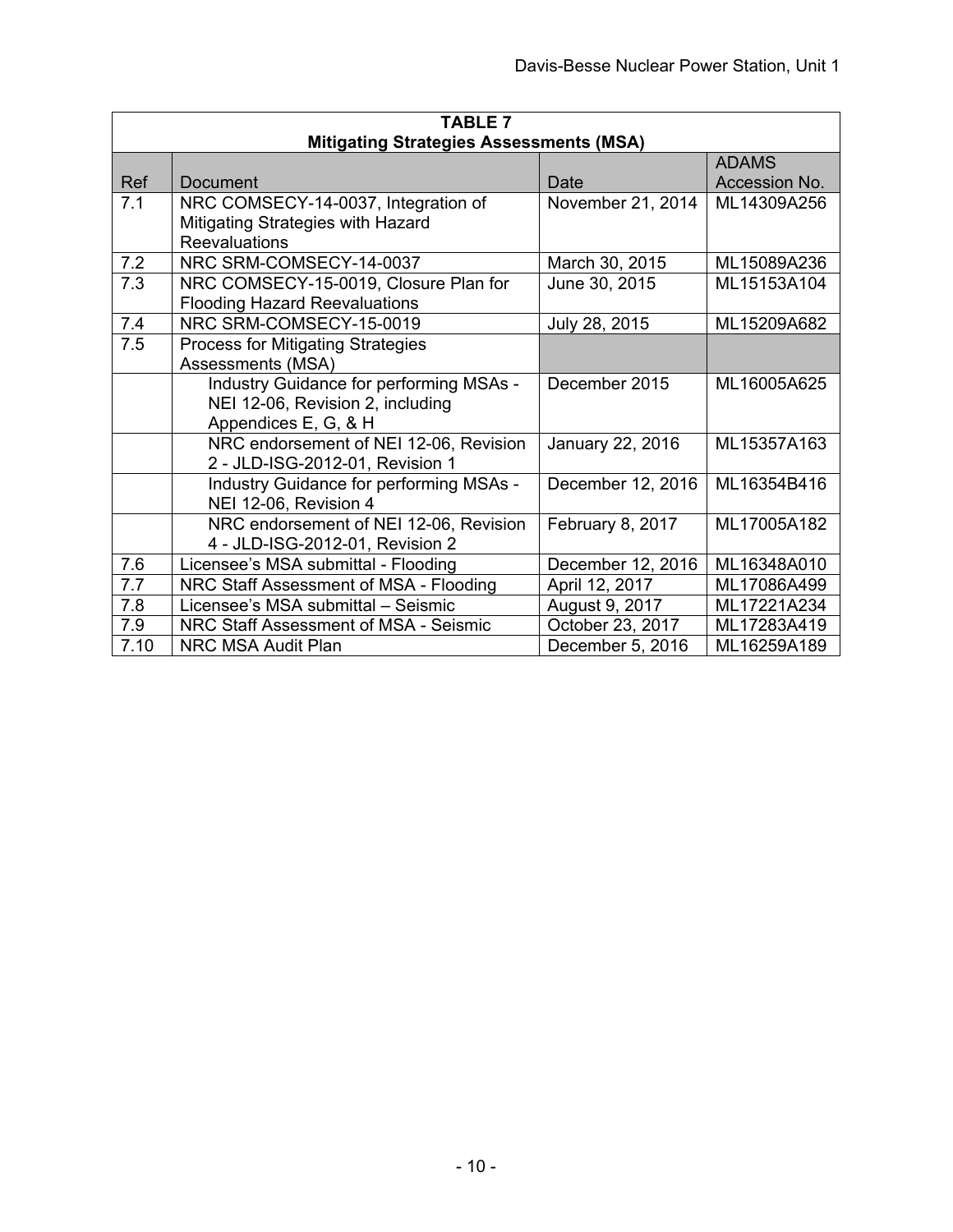| <b>TABLE 8</b> |                                                                                    |                   |               |
|----------------|------------------------------------------------------------------------------------|-------------------|---------------|
|                | Request for Information under Title 10 of the Code of Federal Regulations, Section |                   |               |
|                | 50.54(f), Enclosure 3: Recommendation 2.3 Seismic Walkdown                         |                   | <b>ADAMS</b>  |
| Ref            | Document                                                                           | Date              | Accession No. |
| 8.1            | Industry Seismic Walkdown Guidance with                                            | May 31, 2012      | ML12188A031   |
|                | NRC endorsement letter - EPRI 1025286                                              |                   |               |
| 8.2            | NRC letter endorsing EPRI 1025286                                                  | May 31, 2012      | ML12145A529   |
| 8.3            | Licensee Seismic Hazard Walkdown Report                                            |                   |               |
|                | Licensee Seismic Hazard Walkdown                                                   | November 27, 2012 | ML130080030   |
|                | Report Package                                                                     |                   |               |
|                | Resubmittal of seismic walkdown report                                             | April 29, 2013    | ML131350549   |
|                | Response to RAIs                                                                   | November 26, 2013 | ML13340A277   |
| 8.4            | NRC Inspection of Seismic Walkdowns                                                |                   |               |
|                | NRC TI 2515/188                                                                    | July 6, 2012      | ML12156A052   |
|                | NRC Integrated Inspection Report 2012-                                             | October 24, 2012  | ML12298A167   |
|                | 004 (TI 2515/188 inspection results)                                               |                   |               |
|                | NRC Integrated Inspection Report 2012-                                             | January 25, 2013  | ML13025A126   |
|                | 005 (TI 2515/188 inspection closeout)                                              |                   |               |
| 8.5            | Licensee addendum to seismic walkdown                                              | May 27, 2014      | ML14147A179   |
|                | report (inaccessible items report)                                                 |                   |               |
| 8.6            | NRC Staff Assessment of Seismic Walkdown                                           | May 30, 2014      | ML14134A517   |
|                | Report                                                                             |                   |               |
| 8.7            | NRC review of seismic subsequent walkdown                                          | September 25,     | ML15268A477   |
|                | reports                                                                            | 2015              |               |

| <b>TABLE 9</b> |                                                                                                                                                   |                   |               |  |
|----------------|---------------------------------------------------------------------------------------------------------------------------------------------------|-------------------|---------------|--|
|                | Request for Information under Title 10 of the Code of Federal Regulations, Section<br>50.54(f), Enclosure 4: Recommendation 2.3 Flooding Walkdown |                   |               |  |
|                |                                                                                                                                                   |                   | <b>ADAMS</b>  |  |
| Ref            | Document                                                                                                                                          | Date              | Accession No. |  |
| 9.1            | Industry Flooding Walkdown Guidance - NEI<br>12-07                                                                                                | May 31, 2012      | ML12173A215   |  |
| 9.2            | NRC letter endorsing NEI 12-07                                                                                                                    | May 31, 2012      | ML12144A142   |  |
| 9.3            | Licensee Flooding Hazard Walkdown Report                                                                                                          |                   |               |  |
|                | Flooding Hazard Walkdown Report                                                                                                                   | November 27, 2012 | ML13008A029   |  |
|                | package                                                                                                                                           |                   |               |  |
|                | Update to Flooding Hazard Walkdown                                                                                                                | January 30, 2014  | ML14030A559   |  |
|                | Report - APM Assessment                                                                                                                           |                   |               |  |
| 9.4            | NRC Inspection of Flooding Walkdowns                                                                                                              |                   |               |  |
|                | NRC TI 2515/187                                                                                                                                   | June 27, 2012     | ML12129A108   |  |
|                | NRC Integrated Inspection Report 2012-                                                                                                            | October 24, 2012  | ML12298A167   |  |
|                | 004 (TI 2515/187 inspection results)                                                                                                              |                   |               |  |
|                | NRC Integrated Inspection Report 2012-                                                                                                            | January 25, 2013  | ML13025A126   |  |
|                | 005 (TI 2515/187 inspection closeout)                                                                                                             |                   |               |  |
| 9.5            | NRC Staff Assessment of Flooding Walkdown                                                                                                         | June 30, 2014     | ML14141A525   |  |
|                | Report                                                                                                                                            |                   |               |  |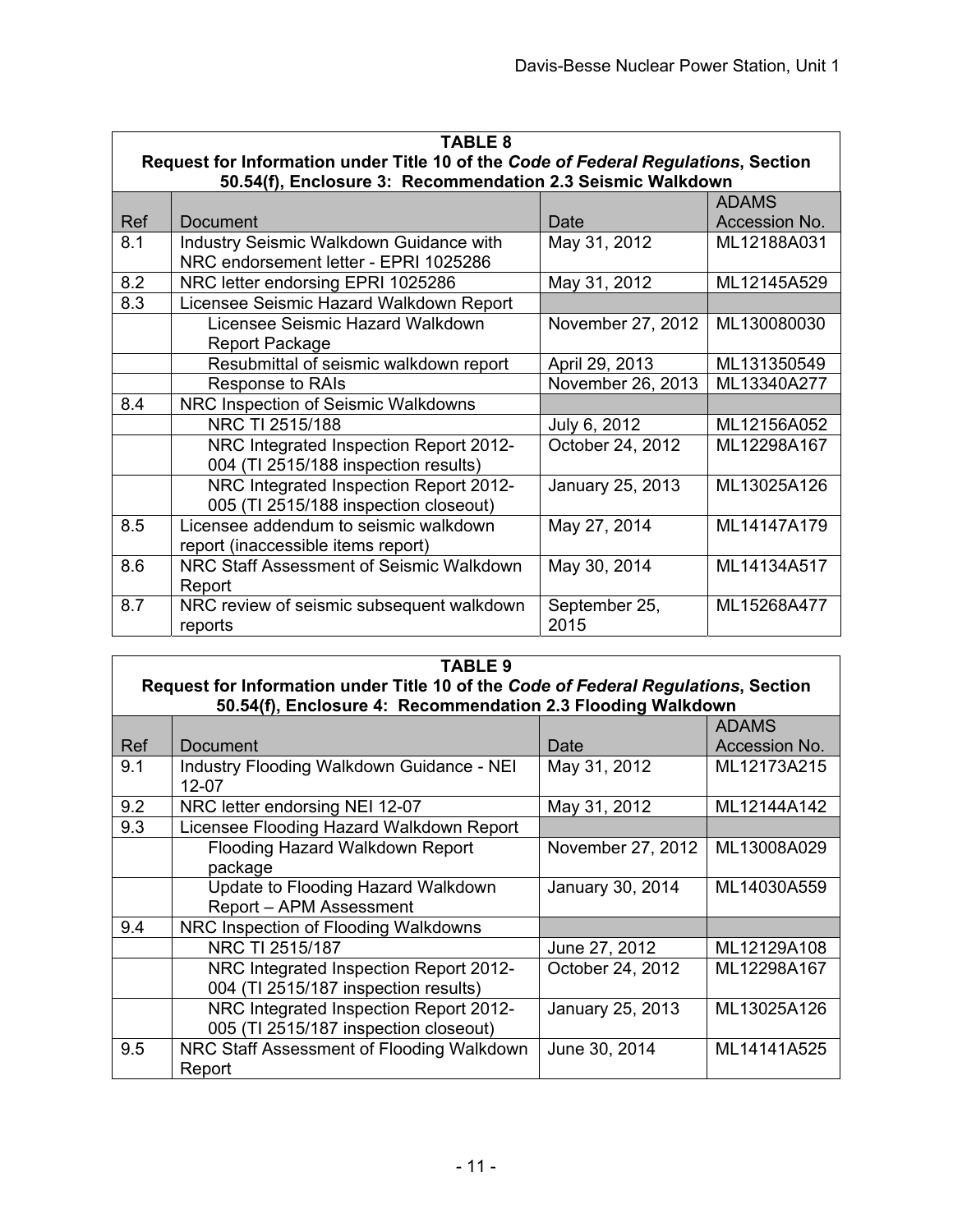| <b>TABLE 10</b>                                                                    |                                             |                   |                               |  |  |
|------------------------------------------------------------------------------------|---------------------------------------------|-------------------|-------------------------------|--|--|
| Request for Information under Title 10 of the Code of Federal Regulations, Section |                                             |                   |                               |  |  |
| 50.54(f), Enclosure 5: Recommendation 9.3 Emergency Preparedness                   |                                             |                   |                               |  |  |
| <b>Communications and Staffing</b>                                                 |                                             |                   |                               |  |  |
| Ref                                                                                | <b>Document</b>                             | Date              | <b>ADAMS</b><br>Accession No. |  |  |
| 10.1                                                                               | <b>Guidance Documents</b>                   |                   |                               |  |  |
|                                                                                    | <b>Industry Guidance for Emergency</b>      | May 2012          | ML12125A412                   |  |  |
|                                                                                    | Preparedness staffing and                   |                   |                               |  |  |
|                                                                                    | communications - NEI 12-01                  |                   |                               |  |  |
|                                                                                    | NRC letter endorsing NEI 12-01              | May 15, 2012      | ML12131A043                   |  |  |
| 10.2                                                                               | Licensee 60 day response and proposed       | May 9, 2012       | ML12130A416                   |  |  |
|                                                                                    | alternative course of action                |                   |                               |  |  |
| 10.3                                                                               | Licensee 90 day response to communications  | June 11, 2012     | ML12163A320                   |  |  |
|                                                                                    | and staffing information requests           |                   |                               |  |  |
| 10.4                                                                               | NRC letter - status of 90-day response      | July 26, 2012     | ML12200A106                   |  |  |
| 10.5                                                                               | Licensee communications assessment          |                   |                               |  |  |
|                                                                                    | Licensee communications assessment          | October 29, 2012  | ML12306A131                   |  |  |
|                                                                                    | NRC letter on generic technical issues      | January 23, 2013  | ML13010A162                   |  |  |
|                                                                                    | Licensee communications assessment          | February 22, 2013 | ML13053A366                   |  |  |
|                                                                                    | supplement                                  |                   |                               |  |  |
| 10.6                                                                               | NRC staff assessment of licensee's          | June 27, 2013     | ML13170A334                   |  |  |
|                                                                                    | communications assessment (non-public SRI)  |                   |                               |  |  |
| 10.7                                                                               | Licensee Phase 1 staffing assessment        | Not Required      | Not Required                  |  |  |
|                                                                                    | (multiunit sites only)                      |                   |                               |  |  |
| 10.8                                                                               | NRC response to licensee's Phase 1 staffing | Not Required      | Not Required                  |  |  |
|                                                                                    | assessment                                  |                   |                               |  |  |
| 10.9                                                                               | Licensee Phase 2 staffing assessment        | October 2, 2015   | ML15275A292                   |  |  |
|                                                                                    | response                                    |                   |                               |  |  |
| 10.10                                                                              | NRC Phase 2 staff assessment response       | February 7, 2016  | ML16013A467                   |  |  |
| 10.11                                                                              | NRC Inspection of Licensee Responses to     |                   |                               |  |  |
|                                                                                    | EA-12-049, EA-12-051, and Emergency         |                   |                               |  |  |
|                                                                                    | Preparedness Information                    |                   |                               |  |  |
|                                                                                    | NRC TI 2515/191, Revision 1                 | December 23, 2015 | ML15257A188                   |  |  |
|                                                                                    | NRC TI 2515/191 Inspection Report 2017-     | May 23, 2017      | ML17143A342                   |  |  |
|                                                                                    | 008                                         |                   |                               |  |  |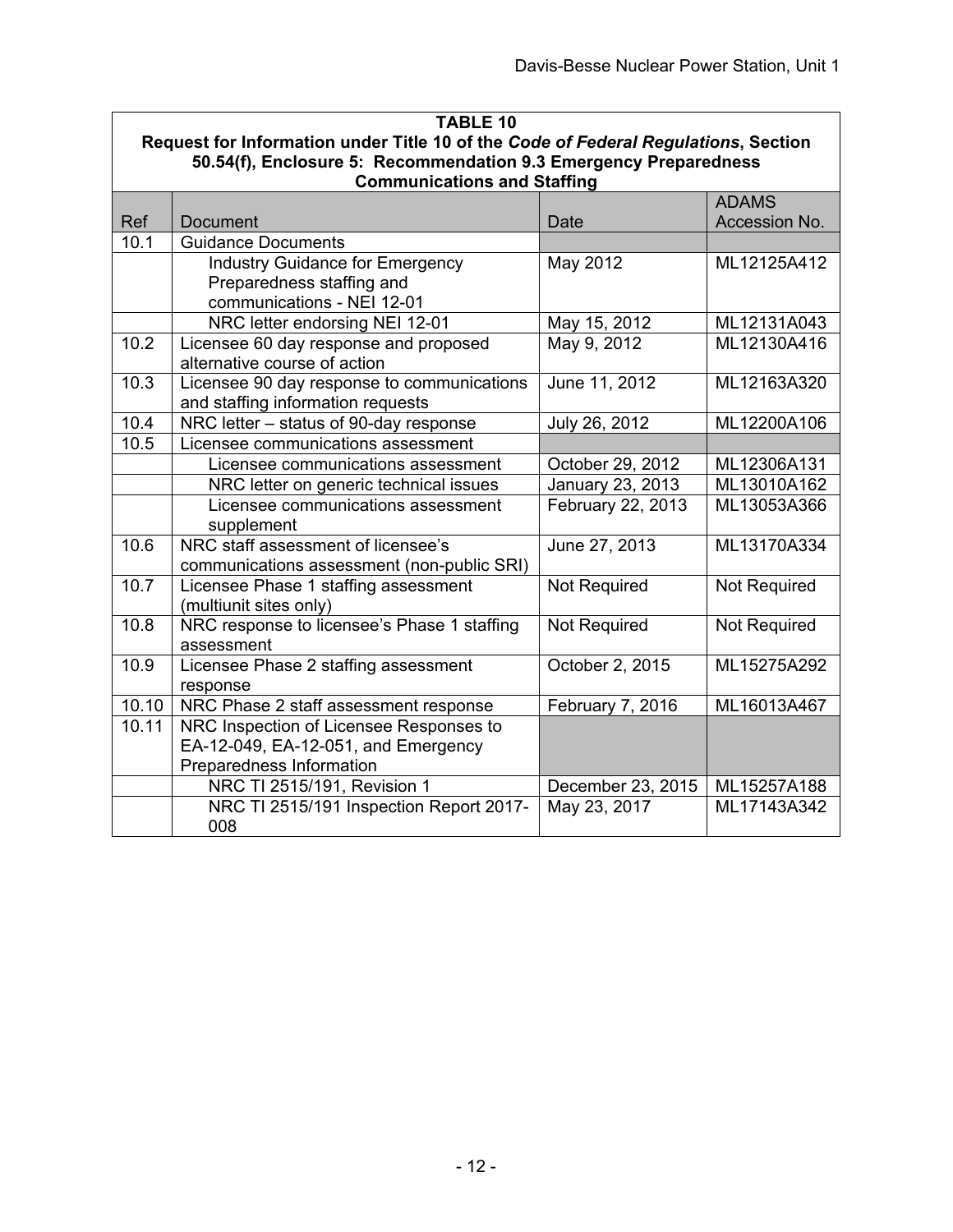| <b>TABLE 11</b><br>Additional Licensee Commitments - SAMGs and Multisource Dose Assessments |                                                                      |                                   |                            |
|---------------------------------------------------------------------------------------------|----------------------------------------------------------------------|-----------------------------------|----------------------------|
|                                                                                             |                                                                      |                                   | <b>ADAMS</b>               |
| Ref                                                                                         | <b>Document</b>                                                      | Date                              | Accession No.              |
|                                                                                             | <b>Update and Maintain SAMGs</b>                                     |                                   |                            |
| 11.1                                                                                        | SECY-15-0065: Proposed Rulemaking:                                   | April 30, 2015                    | ML15049A201                |
|                                                                                             | Mitigation of Beyond-Design-Basis Events                             |                                   |                            |
|                                                                                             | (RIN 3150-AJ49)                                                      |                                   |                            |
| 11.2                                                                                        | <b>SRM-SECY-15-0065</b>                                              | August 27, 2015                   | ML15239A767                |
| 11.3                                                                                        | NEI Letter describing industry initiative to                         | October 26, 2015                  | ML15335A442                |
|                                                                                             | update and maintain SAMGs                                            |                                   |                            |
| 11.4                                                                                        | <b>Site Commitment to Maintain SAMGs</b>                             | November 25, 2015                 | ML15329A209                |
| 11.5                                                                                        | NRC letter to NEI describing approach to                             | February 23, 2016                 | ML16032A029                |
|                                                                                             | <b>SAMG oversight</b>                                                |                                   |                            |
| 11.6                                                                                        | NRC Inspection Procedure 71111.18, "Plant                            |                                   |                            |
|                                                                                             | Modifications"                                                       |                                   |                            |
|                                                                                             | Revision effective January 1, 2017                                   | November 17, 2016                 | ML16306A185                |
| 11.7                                                                                        | Revision effective January 1, 2019<br>NEI 14-01, "Emergency Response | November 19, 2018                 | ML18176A157                |
|                                                                                             | Procedures and Guidelines for Extreme                                | February 2016                     | ML16224A619                |
|                                                                                             | Events and Severe Accidents," Rev. 1                                 |                                   |                            |
|                                                                                             | <b>Multisource Dose Assessments</b>                                  |                                   |                            |
| 11.8                                                                                        | NEI Letter: Industry survey and plan for                             | January 28, 2013                  | ML13028A200                |
|                                                                                             | multiunit dose assessments                                           |                                   |                            |
| 11.9                                                                                        | NRC Letter to request additional information                         | February 27, 2013                 | ML13029A632                |
|                                                                                             | from NEI on multiunit dose assessment                                |                                   |                            |
|                                                                                             | capability                                                           |                                   |                            |
| 11.10                                                                                       | NEI Letter: Implementation of Multiunit Dose                         | March 14, 2013                    | ML13073A522                |
|                                                                                             | <b>Assessment Capability</b>                                         |                                   |                            |
| 11.11                                                                                       | Licensee Response Regarding the Capability                           | June 25, 2013                     | ML13176A410                |
|                                                                                             | to Perform Multisource Offsite Dose                                  |                                   |                            |
|                                                                                             | Assessment                                                           |                                   |                            |
| 11.12                                                                                       | NRC Acknowledgment of Licensee Dose                                  | January 29, 2014                  | ML13233A205                |
|                                                                                             | <b>Assessment Submittals</b>                                         |                                   |                            |
| 11.13                                                                                       | COMSECY-13-0010                                                      | March 27, 2013                    | ML12339A262                |
| 11.14                                                                                       | SRM-COMSECY-13-0010                                                  | April 30, 2013                    | ML13120A339                |
| 11.15                                                                                       | NRC Inspection of Licensee Responses to                              |                                   |                            |
|                                                                                             | EA-12-049, EA-12-051, and Emergency                                  |                                   |                            |
|                                                                                             | Preparedness Information<br>NRC TI 2515/191, Revision 1              |                                   |                            |
|                                                                                             | NRC TI 2515/191 Inspection Report 2017-                              | December 23, 2015<br>May 23, 2017 | ML15257A188<br>ML17143A342 |
|                                                                                             | 008                                                                  |                                   |                            |
| 11.16                                                                                       | NEI 13-06, "Enhancements to Emergency                                | February 2016                     | ML16224A618                |
|                                                                                             | Reponses Capabilities for Beyond-Design-                             |                                   |                            |
|                                                                                             | Basis Accidents and Events," Rev. 1                                  |                                   |                            |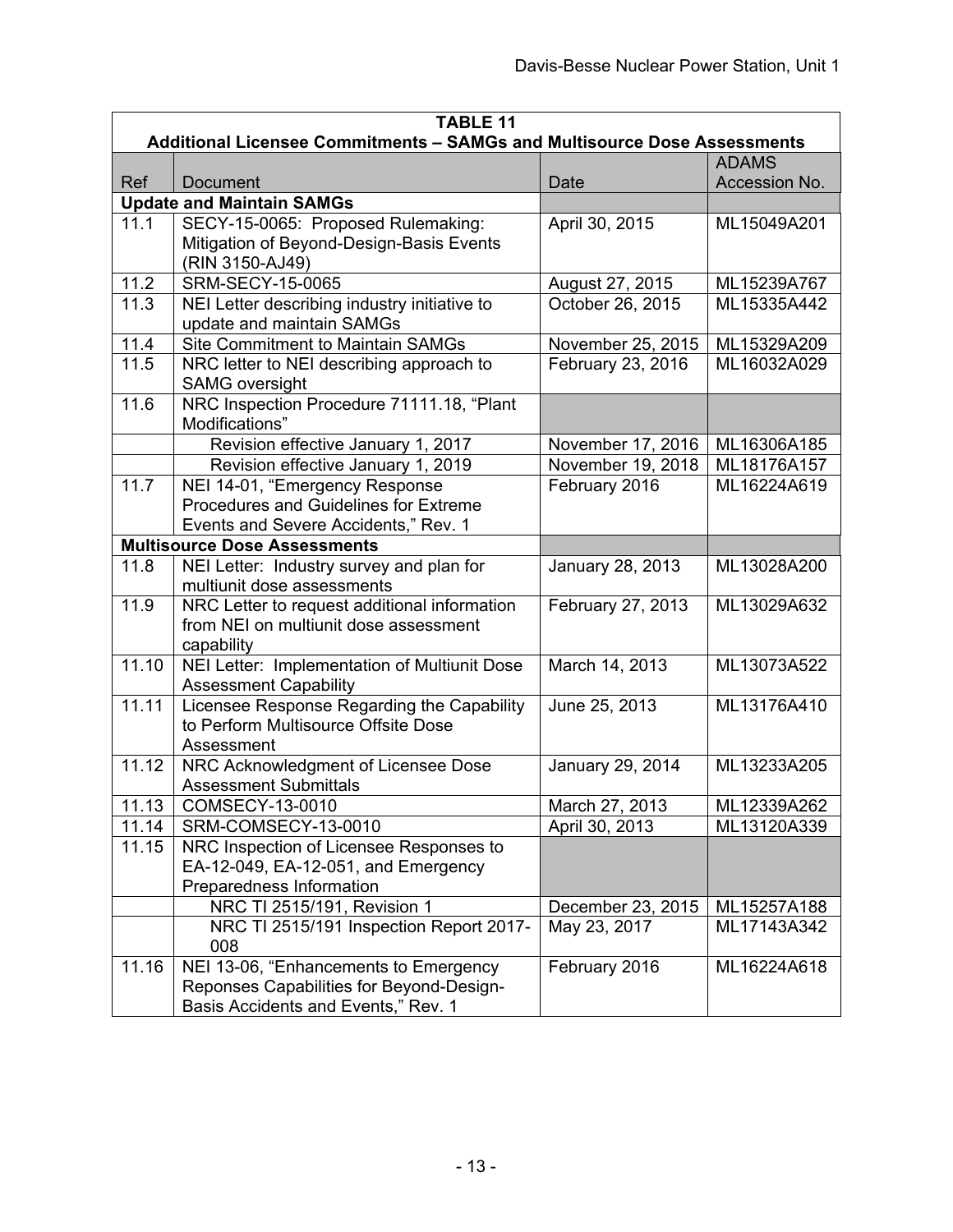| <b>TABLE 12</b><br>NRC Semi-Annual Status Reports to the Commission |                                                                                                                                                                                       |                   |               |  |  |
|---------------------------------------------------------------------|---------------------------------------------------------------------------------------------------------------------------------------------------------------------------------------|-------------------|---------------|--|--|
| <b>ADAMS</b>                                                        |                                                                                                                                                                                       |                   |               |  |  |
| Ref                                                                 | Document                                                                                                                                                                              | Date              | Accession No. |  |  |
| 12.1                                                                | SECY-12-0025, Enclosure 8, "Proposed<br>Orders and Requests for Information in<br>Response to Lessons Learned from Japan's<br>March 11, 2011, Great Tōhoku Earthquake<br>and Tsunami" | February 17, 2012 | ML12039A103   |  |  |
| 12.2                                                                | SECY-12-0095, Enclosure 1 - Second<br>6-Month Status Update on Charter Activities -<br>February 2012 - July 2012                                                                      | July 13, 2012     | ML12165A092   |  |  |
| 12.3                                                                | SECY-13-0020 - Third 6-Month Status Update<br>on Response to Lessons Learned from<br>Japan's March 11, 2011, Great Tōhoku<br>Earthquake and Subsequent Tsunami                        | February 14, 2013 | ML13031A512   |  |  |
| 12.4                                                                | SECY-13-0095 - Fourth 6-Month Status<br>Update on Response to Lessons Learned<br>from Japan's March 11, 2011, Great Tōhoku<br>Earthquake and Subsequent Tsunami                       | September 6, 2013 | ML13213A304   |  |  |
| 12.5                                                                | SECY-14-0046 - Fifth 6-Month Status Update<br>on Response to Lessons Learned from<br>Japan's March 11, 2011, Great Tōhoku<br>Earthquake and Subsequent Tsunami                        | April 17, 2014    | ML14064A520   |  |  |
| 12.6                                                                | SECY-14-0114 - Sixth 6-Month Status Update<br>on Response to Lessons Learned from<br>Japan's March 11, 2011, Great Tōhoku<br>Earthquake and Subsequent Tsunami                        | October 21, 2014  | ML14234A498   |  |  |
| 12.7                                                                | SECY-15-0059 - Seventh 6-Month Status<br>Update on Response to Lessons Learned<br>from Japan's March 11, 2011, Great Tōhoku<br>Earthquake and Subsequent Tsunami                      | April 9, 2015     | ML15069A444   |  |  |
| 12.8                                                                | SECY-15-0128: Eighth 6-Month Status<br>Update on Response to Lessons Learned<br>from Japan's March 11, 2011, Great Tōhoku<br>Earthquake and Subsequent Tsunami                        | October 14, 2015  | ML15245A473   |  |  |
| 12.9                                                                | SECY-16-0043: Ninth 6 Month Status Update<br>on Response to Lessons Learned from<br>Japan's March 11, 2011, Great Tōhoku<br>Earthquake and Subsequent Tsunami                         | April 5, 2016     | ML16054A255   |  |  |
| 12.10                                                               | SECY-17-0016: Status of Implementation of<br>Lessons Learned from Japan's March 11,<br>2011, Great Tōhoku Earthquake and<br>Subsequent Tsunami                                        | January 30, 2017  | ML16356A084   |  |  |